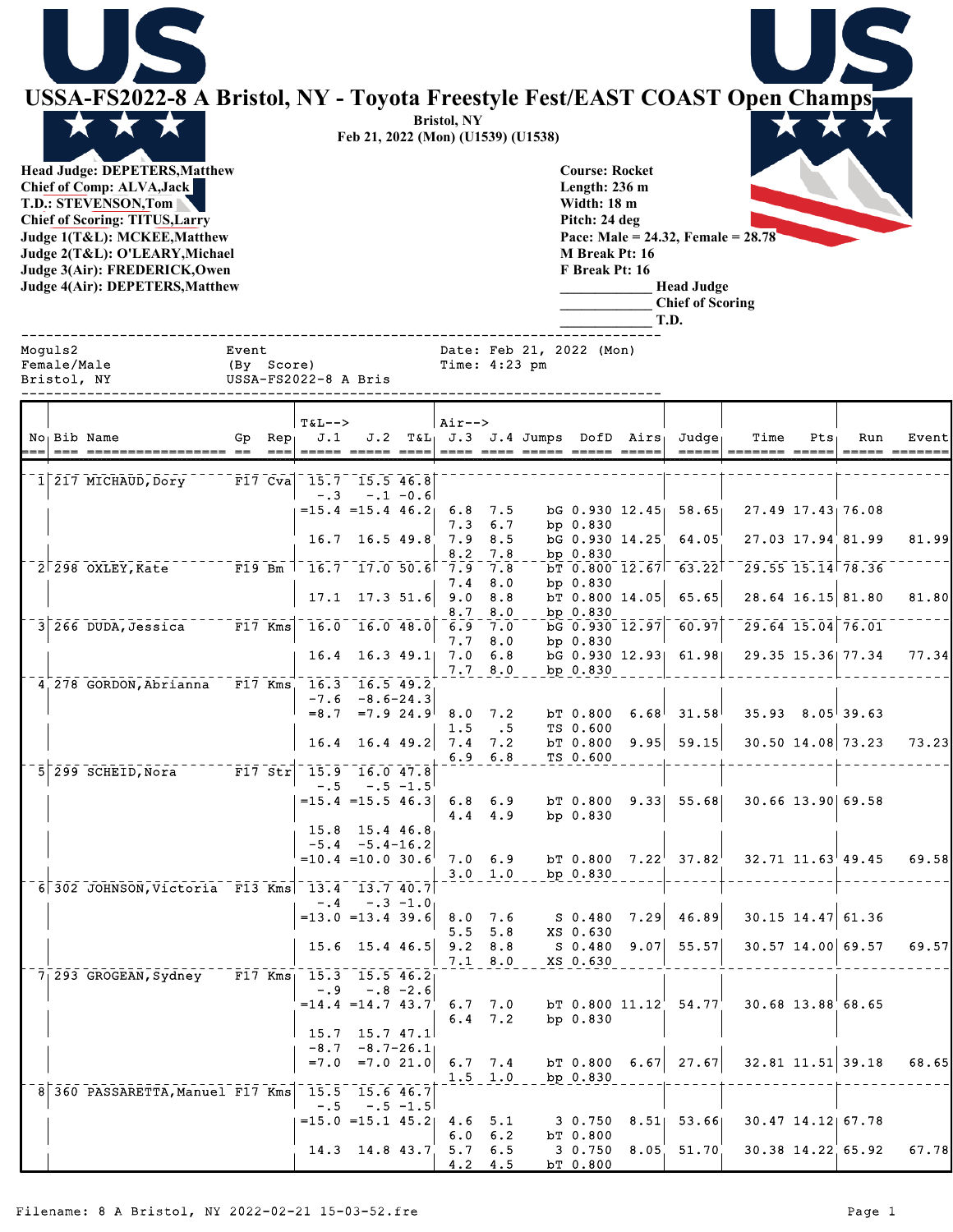|  |                                                                                                                                         |  | T&L-->                           |                                         |            | Air-->      |                                |                                |                        |     |                                                                                 |                                                          |     |                         |       |
|--|-----------------------------------------------------------------------------------------------------------------------------------------|--|----------------------------------|-----------------------------------------|------------|-------------|--------------------------------|--------------------------------|------------------------|-----|---------------------------------------------------------------------------------|----------------------------------------------------------|-----|-------------------------|-------|
|  | No Bib Name                                                                                                                             |  | Gp $\text{Rep}$ J.1              |                                         |            |             |                                | == ==== ==== ===== ===== ===== |                        |     | J.2 T&L J.3 J.4 Jumps DofD Airs Judge                                           | Time                                                     | Pts | Run                     | Event |
|  | 9 249 STEVENSON, Maddie F15 Str $15.0$ 15.2 45.3                                                                                        |  |                                  | $-.2 - .2 - 0.6$                        |            |             |                                |                                |                        |     |                                                                                 |                                                          |     |                         |       |
|  |                                                                                                                                         |  | $= 14.8$ = 15.0 44.7 6.6 6.8     |                                         |            |             |                                |                                |                        |     | $bT$ 0.800 10.46 55.16                                                          |                                                          |     | $32.19$ $12.20$ 67.36   |       |
|  |                                                                                                                                         |  |                                  | $15.1$ $15.6$ $46.0$ $7.8$ $7.9$        |            |             | 6.3 6.0<br>$\cdot 0 \cdot 0$   |                                | bp 0.830               |     | bT $0.800$ 6.28 $52.33$ 32.54 11.81 64.14                                       |                                                          |     |                         | 67.36 |
|  | $10^{+}$ 320 WEILER, Gracie F13 Bm $13.8$ 13.7 41.3                                                                                     |  |                                  |                                         |            |             |                                |                                |                        |     |                                                                                 |                                                          |     |                         |       |
|  |                                                                                                                                         |  | $= 13.4$ = 13.5 40.3 8.5 8.6     | $-.4 - .2 - 0.9$                        |            |             |                                |                                |                        |     | $S$ 0.480 8.39 48.74                                                            | $32.26$ $12.13$ $60.87$                                  |     |                         |       |
|  |                                                                                                                                         |  |                                  | $15.0$ $15.7$ $46.0$ $7.8$ $7.3$        |            |             | $7.4 \t6.9$<br>$7.5$ 8.0       |                                | TS 0.600<br>TS 0.600   |     | $S$ 0.480 8.27 54.32 31.95 12.47 66.79 66.79                                    |                                                          |     |                         |       |
|  | $\begin{bmatrix} 11 & 343 & \text{GROGEAN}, \text{Maya} \\ 11 & 343 & \text{GROGEAN}, \text{Maya} \end{bmatrix}$ F15 Kms 13.9 13.6 41.3 |  | $-.9$                            |                                         | $-.7 -2.4$ |             |                                |                                |                        |     |                                                                                 |                                                          |     |                         |       |
|  |                                                                                                                                         |  | $= 13.0$ $= 12.9$ $38.8$ 4.0 5.0 |                                         |            |             |                                |                                |                        |     | bT 0.800 8.86 47.71 31.81 12.63 60.34                                           |                                                          |     |                         |       |
|  |                                                                                                                                         |  |                                  | 14.9 14.7 44.4                          |            |             | $6.5 \t6.2$                    |                                | bp 0.830               |     |                                                                                 |                                                          |     |                         |       |
|  |                                                                                                                                         |  | $=14.3$ $=14.5$ $43.2$ 5.8 6.2   | $-.6 - .2 -1.2$                         |            |             |                                |                                |                        |     | bT 0.800 10.02 53.22 31.54 12.93 66.15                                          |                                                          |     |                         | 66.15 |
|  | $\lceil$ 12 $\rceil$ 14 MURRAY, Eliza $\lceil$ F13 Hv $\rceil$ 14.0 14.6 42.9                                                           |  |                                  |                                         |            | $6.3$ $6.3$ |                                |                                | bp 0.830               |     |                                                                                 |                                                          |     |                         |       |
|  |                                                                                                                                         |  | $= 13.6 = 14.4$ 42.0 4.8 4.9     | $-.4 - .2 - 0.9$                        |            |             |                                |                                |                        |     | $3\;\; 0.750\quad 7.14 \; \; 49.14 $                                            |                                                          |     | $32.09$ 12.31 61.45     |       |
|  |                                                                                                                                         |  |                                  |                                         |            |             | $5.5 \t6.2$                    |                                | TS 0.600               |     |                                                                                 |                                                          |     |                         |       |
|  |                                                                                                                                         |  |                                  | 15.9 15.3 46.8 4.1 4.5                  |            | 5.1         | 4.9                            |                                | 3 0.750<br>TS 0.600    |     | $6.22$ $53.02$                                                                  |                                                          |     | 31.71 12.74 65.76       | 65.76 |
|  | $\frac{1}{13}$ 301 KRUGER, Eden F13 Kms, 14.4 14.3 43.1, 5.4 6.0                                                                        |  |                                  |                                         |            | 6.4         | 6.4                            |                                | TS 0.600               |     | $bT$ 0.800 8.40 51.45                                                           | $\overline{32.72}$ $\overline{11.61}$ $\overline{63.06}$ |     |                         |       |
|  |                                                                                                                                         |  |                                  | $15.5$ $15.6$ $46.7$ $5.0$ $4.2$        |            | 6.4         | 5.8                            |                                | $TS$ 0.600             |     | $bT$ 0.800 7.34 53.99                                                           |                                                          |     | $33.07$ $11.23$ 65.22   | 65.22 |
|  | $\lceil 14 \rceil 333$ DOWLING, Sophia F17 Cva 15.0 14.8 44.7 8.3 7.6                                                                   |  |                                  |                                         |            |             |                                |                                | S 0.480                |     | $\sqrt{8.55}$ $\sqrt{53.25}$                                                    |                                                          |     | $32.56$ $11.79$ $65.04$ |       |
|  |                                                                                                                                         |  |                                  | $15.0$ $15.0$ $45.0$ $8.4$ $9.0$        |            |             | $7.8$ $8.0$                    |                                | TS 0.600<br>S 0.480    |     | $8.49$ 53.49                                                                    |                                                          |     | $32.86$ 11.46 64.95     | 65.04 |
|  | $\lceil 15 \rceil 300 \text{ RAGLAND}, \text{Juliet} \rceil \rceil 5 \text{ Sms} \rceil$                                                |  |                                  |                                         | dnf        |             | $7.4$ $7.0$                    |                                | TS 0.600               | dnf |                                                                                 | (none)                                                   |     | dnf                     |       |
|  |                                                                                                                                         |  |                                  | $15.0$ $15.0$ $45.0$ $6.0$ $5.0$        |            |             | 6.0 5.8                        |                                | TS 0.600<br>3 0.750    |     | $7.72$ $52.72$ $33.96$ $10.24$ 62.96                                            |                                                          |     |                         | 62.96 |
|  | $16^{6}$ 211 DOWLING, Alexandra F19 Cva <sup>1</sup> 13.0 13.0 39.0 5.3 6.0                                                             |  |                                  |                                         |            | 6.8         | 5.8                            |                                | D 0.510                |     | $\overline{\text{TS}}$ 0.600 6.59 45.59 $\overline{\text{S}}$ 32.26 12.13 57.72 |                                                          |     |                         |       |
|  |                                                                                                                                         |  |                                  | $14.4$ 14.2 42.9                        |            |             |                                |                                |                        |     |                                                                                 |                                                          |     |                         |       |
|  |                                                                                                                                         |  | $-0.4$                           |                                         | $-0.61$    |             | $8.3 \t7.7$                    |                                | $D$ 0.510              |     | $=14.0$ $=14.2$ 42.3 6.0 5.6 TS 0.600 7.55 49.85 31.48 12.99 62.84 62.84        |                                                          |     |                         |       |
|  | $17$   18 REID, Ava   13.8   13.8   14.1 41.8                                                                                           |  | $ -1.4 -1.2 -3.9 $               |                                         |            |             |                                |                                |                        |     |                                                                                 |                                                          |     |                         |       |
|  |                                                                                                                                         |  | $=12.4$ =12.9 38.0 6.9 6.2       |                                         |            |             |                                |                                |                        |     | TS $0.600$ 7.86 45.81 33.32 10.95 56.76                                         |                                                          |     |                         |       |
|  |                                                                                                                                         |  |                                  |                                         |            |             | $5.3 \t5.8$<br>$5.2 \quad 4.9$ |                                | TTS 0.710<br>TTS 0.710 |     | 14.4 14.6 43.5 7.6 6.8 TT 0.600 7.90 51.40 32.98 11.33 62.73 62.73              |                                                          |     |                         |       |
|  | $18\overline{322}$ HICKS, Kennedy F15 Cva <sup>1</sup> 13.8 13.9 41.6                                                                   |  |                                  |                                         |            |             |                                |                                |                        |     |                                                                                 |                                                          |     |                         |       |
|  |                                                                                                                                         |  |                                  | $-.2 - .2 - 0.6$                        |            |             | $5.9 \t6.3$                    |                                | TS 0.600               |     | $=$ 13.6 =13.7 41.0 6.0 5.2 S 0.480 6.34 47.29 33.42 10.84 58.13                |                                                          |     |                         |       |
|  |                                                                                                                                         |  |                                  | 14.4 14.9 44.0                          | $-.2 -0.3$ |             |                                |                                |                        |     |                                                                                 |                                                          |     |                         |       |
|  |                                                                                                                                         |  | $= 14.4$ $= 14.7$ $43.7$ 5.3 4.8 |                                         |            |             | $6.3\quad 6.0$                 |                                | S 0.480                |     | bT 0.800 6.99 50.64 33.38 10.88 61.52                                           |                                                          |     |                         | 61.52 |
|  | 19, 335 MANGANELLO, Charlo F15 Str, 14.5 14.7 43.8                                                                                      |  |                                  | $-.4-.4-.1.2$                           |            |             |                                |                                |                        |     |                                                                                 |                                                          |     |                         |       |
|  |                                                                                                                                         |  | $=14.1$ $=14.3$ $42.6$ 7.8 8.2   |                                         |            |             | $6.3 \quad 6.5$                |                                | TS 0.600               |     | $S$ 0.480 $7.67^{\dagger}$ 50.27 $^{\dagger}$ 33.27 11.00 $^{\dagger}$ 61.27    |                                                          |     |                         |       |
|  |                                                                                                                                         |  |                                  | $14.8$ 14.0 43.2<br>$-8.6 - 9.6 - 27.3$ |            |             |                                |                                |                        |     |                                                                                 |                                                          |     |                         |       |
|  |                                                                                                                                         |  |                                  |                                         |            |             |                                |                                |                        |     | $=6.2$ $=4.4$ 15.9 7.3 7.0 S 0.480 3.43 19.33 38.24 5.48 24.81                  |                                                          |     |                         | 61.27 |
|  | 20 16 VICKERS, Abigail FI5 Hmt  12.3 12.6 37.3 7.5 7.9 7.9 50.480 6.76 44.11 36.91 6.96 51.07                                           |  |                                  |                                         |            |             | $\cdot 0 \qquad \cdot 0$       |                                |                        |     |                                                                                 |                                                          |     |                         |       |
|  |                                                                                                                                         |  |                                  | $13.8$ 14.0 41.7                        |            |             | $6.6\quad 6.0$                 |                                | T 0.480                |     |                                                                                 |                                                          |     |                         |       |
|  |                                                                                                                                         |  |                                  | $-4$                                    | $-0.6$     |             |                                |                                |                        |     |                                                                                 |                                                          |     |                         |       |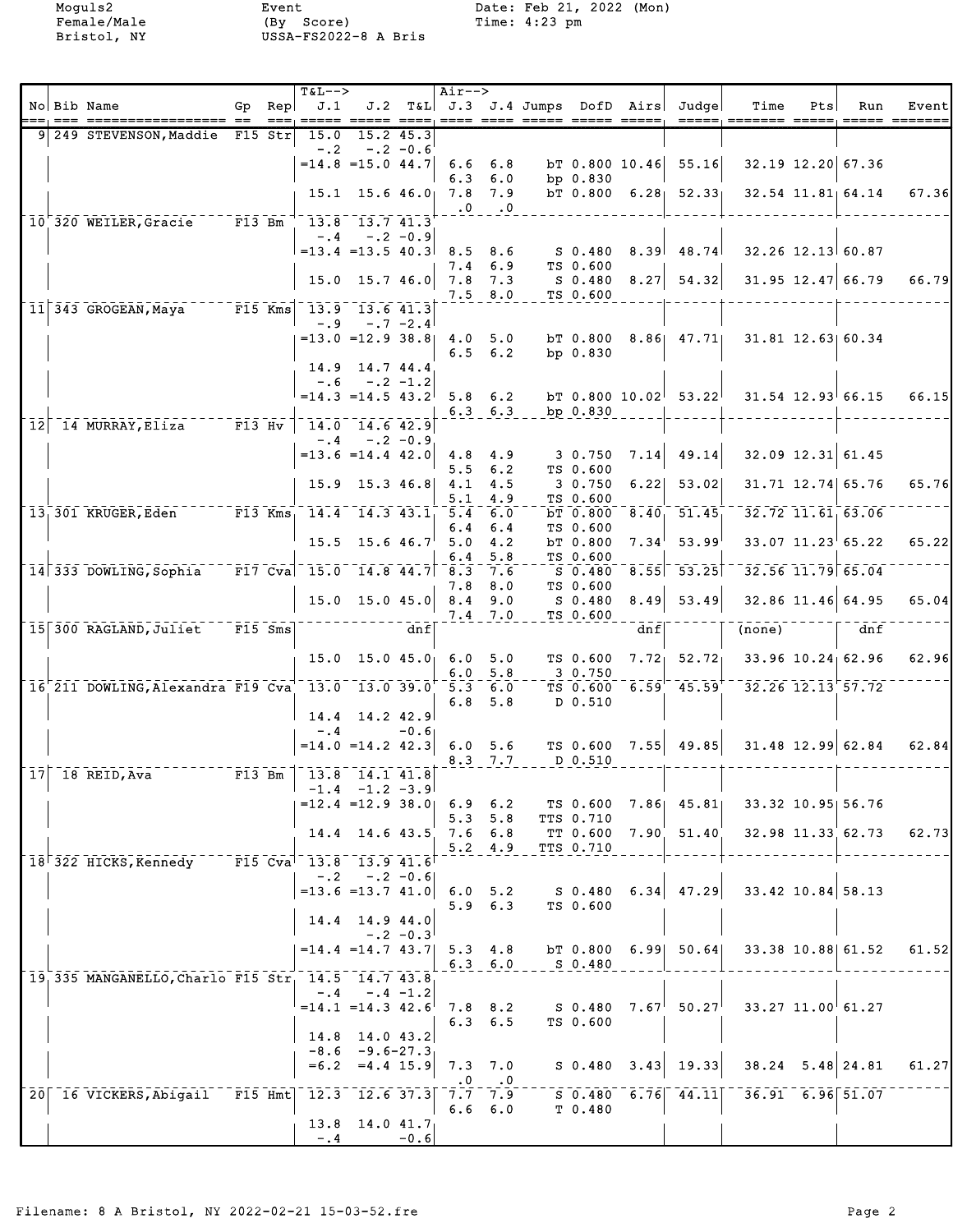Female/Male (By Score) Time: 4:23 pm Bristol, NY USSA-FS2022-8 A Bris

Moguls2 Event Date: Feb 21, 2022 (Mon)

|    | No Bib Name                                      | Gp Rep | $T&L-->$<br>J.1                                    |                                                        |             | $Air--$               |                                |                       | J.2 T&L J.3 J.4 Jumps DofD Airs |      | Judge                                      | Time                                                                | Pts  | Run                    | Event |
|----|--------------------------------------------------|--------|----------------------------------------------------|--------------------------------------------------------|-------------|-----------------------|--------------------------------|-----------------------|---------------------------------|------|--------------------------------------------|---------------------------------------------------------------------|------|------------------------|-------|
|    |                                                  |        | ===, ===== ===== ====, ==== ==== ===== ===== ===== | $=13.4$ $=14.0$ $41.1$                                 |             | 6.4                   | 6.3                            |                       | $S$ 0.480                       | 6.88 | 47.98                                      | 36.91                                                               | 6.96 | 54.94                  | 54.94 |
|    |                                                  |        |                                                    |                                                        |             |                       | $6.3$ $6.5$                    |                       | TS 0.600                        |      |                                            |                                                                     |      |                        |       |
| 21 | 12 HACKER, Kylee                                 |        | $-$ F13 Hmt 13.0 13.0 39.0<br>$- 0.6$              |                                                        | $-.4 -1.5$  |                       |                                |                       |                                 |      |                                            |                                                                     |      |                        |       |
|    |                                                  |        |                                                    | $= 12.4$ = 12.6 37.5 5.7 5.6                           |             |                       |                                |                       |                                 |      | N 0.460 5.68 43.18                         | $38.31$ $5.40$ $48.58$                                              |      |                        |       |
|    |                                                  |        |                                                    | $12.4$ 12.8 37.8                                       |             | 6.8<br>$6.5\quad 6.0$ | 6.1                            |                       | S 0.480                         |      | $S$ 0.480 6.69 44.49                       |                                                                     |      | 37.56 6.23 50.72       | 50.72 |
|    |                                                  |        |                                                    |                                                        |             |                       | $6.3\quad 6.0$                 |                       | TS 0.600                        |      |                                            |                                                                     |      |                        |       |
|    | 22 325 PERKINS, Evelyn F15 Kms 14.4 14.4 43.2    |        |                                                    | $-1.6 -1.6 -4.8$                                       |             |                       |                                |                       |                                 |      |                                            |                                                                     |      |                        |       |
|    |                                                  |        |                                                    | $=12.8$ = 12.8 38.4                                    |             |                       |                                |                       |                                 |      | 3.8 4.0 S 0.480 4.64 43.04 5.1 5.8 D 0.510 | 36.28 7.66 50.70                                                    |      |                        |       |
|    |                                                  |        |                                                    | 14.6 14.5 43.7                                         |             |                       | $5.1 \quad 5.8$                |                       | D 0.510                         |      |                                            |                                                                     |      |                        |       |
|    |                                                  |        |                                                    | $-6.0 - 6.0 - 18.0$                                    |             |                       |                                |                       |                                 |      |                                            |                                                                     |      |                        |       |
|    |                                                  |        |                                                    |                                                        |             |                       | $1.0 \qquad .8$                |                       | D 0.510                         |      |                                            | $=8.6$ $=8.5$ 25.7  6.9 7.0 S 0.480 3.79  29.44  38.16 5.57  35.01  |      |                        | 50.70 |
|    | 23, 242 VELENCHIK, Arden F19 Cva, 13.4 13.6 40.5 |        |                                                    |                                                        |             |                       |                                |                       |                                 |      |                                            |                                                                     |      |                        |       |
|    |                                                  |        |                                                    | $-.9 - .8 - 2.6$<br>$=12.5$ = 12.8 37.9                |             |                       |                                |                       |                                 |      | 3.8 4.3 D 0.510 5.49 43.44                 | $37.12 \quad 6.72$ 50.16                                            |      |                        |       |
|    |                                                  |        |                                                    |                                                        |             |                       | $6.9$ $7.4$                    |                       | $S_0.480$                       |      |                                            |                                                                     |      |                        |       |
|    |                                                  |        |                                                    | 13.0 13.8 40.2<br>$-2.0 -2.0 -6.0$                     |             |                       |                                |                       |                                 |      |                                            |                                                                     |      |                        |       |
|    |                                                  |        |                                                    | $=11.0$ =11.8 34.2                                     |             |                       |                                |                       |                                 |      |                                            | 3.5 3.0 $\vert$ D 0.510 5.80 40.00 35.45 8.58 48.58                 |      |                        | 50.16 |
|    | 24 307 KNIGHT, Murphy Jan F13 Wva 12.4 12.2 36.9 |        |                                                    |                                                        |             |                       |                                | $8.4$ $8.9$ $S$ 0.480 |                                 |      |                                            |                                                                     |      |                        |       |
|    |                                                  |        |                                                    | $-.6 - .5 - 1.7$                                       |             |                       |                                |                       |                                 |      |                                            |                                                                     |      |                        |       |
|    |                                                  |        |                                                    |                                                        |             |                       | $6.3$ $7.0$                    |                       | S 0.480                         |      |                                            | $=$ 11.8 =11.7 35.3, 4.2 4.8 bT 0.800 6.79, 42.04, 38.26 5.45,47.49 |      |                        |       |
|    |                                                  |        |                                                    | 12.8 13.0 38.7                                         |             |                       |                                |                       |                                 |      |                                            |                                                                     |      |                        |       |
|    |                                                  |        |                                                    | $-.8 - .6 - 2.1$<br>$=12.0$ = 12.4 36.6 4.6 4.0        |             |                       |                                |                       |                                 |      |                                            | $bT$ 0.800 6.77 43.37 37.55 6.24 49.61                              |      |                        | 49.61 |
|    |                                                  |        |                                                    |                                                        |             |                       | $6.9$ $7.0$                    |                       | S 0.480                         |      |                                            |                                                                     |      |                        |       |
|    | 25 337 WILLARD, Anna F15 Str 12.2 12.4 36.9      |        |                                                    |                                                        |             |                       | $6.1 \quad 6.1$<br>$5.8$ $5.6$ |                       | D 0.510                         |      |                                            | $5.82$ $-37.12$ $-6.72$ $49.44$                                     |      |                        |       |
|    |                                                  |        |                                                    | 12.2 12.6 37.2                                         |             |                       |                                |                       |                                 |      |                                            |                                                                     |      |                        |       |
|    |                                                  |        |                                                    | $-10.6 - 10.6 - 31.8$                                  |             |                       |                                |                       |                                 |      |                                            | $=1.6$ $=2.0$ $5.4$ 6.4 6.4 s 0.480 4.85 10.25 36.65 7.24 17.49     |      |                        | 49.44 |
|    |                                                  |        |                                                    |                                                        |             |                       | 3.0 4.0                        |                       | D 0.510                         |      |                                            |                                                                     |      |                        |       |
|    | 26 309 ROGAN, Breyer F15 Wva 13.4 13.4 40.2      |        | $-0.9$                                             | $-.8 - 2.6$                                            |             |                       |                                |                       |                                 |      |                                            |                                                                     |      |                        |       |
|    |                                                  |        |                                                    |                                                        |             |                       | $5.8$ $5.2$                    |                       | T 0.480                         |      |                                            | $=12.5$ =12.6 37.7 5.1 4.6 S 0.480 4.95 42.60 37.43 6.38 48.98      |      |                        |       |
|    |                                                  |        |                                                    | $12.1$ $12.2$ $36.4$                                   |             |                       |                                |                       |                                 |      |                                            |                                                                     |      |                        |       |
|    |                                                  |        |                                                    | $-1.0$ $-1.0$ $-3.0$<br>$= 11.1$ $= 11.2$ 33.4 5.7 5.5 |             |                       |                                |                       |                                 |      |                                            | $S$ 0.480 4.72 38.17 36.62 7.28 45.45                               |      |                        | 48.98 |
|    |                                                  |        |                                                    |                                                        |             | $3.9$ 4.6             |                                |                       | T 0.480                         |      |                                            |                                                                     |      |                        |       |
|    | 27 10 EMERLING, Brianna F15 Hmt   12.2 12.0 36.3 |        |                                                    |                                                        | $-.2 - 0.3$ |                       |                                |                       |                                 |      |                                            |                                                                     |      |                        |       |
|    |                                                  |        |                                                    | $=12.2$ = 11.8 36.0                                    |             |                       | $4.8$ 5.0                      |                       |                                 |      | N 0.460 5.31 41.31                         | 39.15 4.46 45.77                                                    |      |                        |       |
|    |                                                  |        |                                                    | $12.2$ 12.4 36.9                                       |             | $4.0$ 3.0             | $6.6 \t6.2$                    |                       | $S$ 0.480                       |      | N 0.460 3.98 40.88                         |                                                                     |      | $40.07$ $3.44$ $44.32$ | 45.77 |
|    |                                                  |        |                                                    |                                                        |             |                       | 5.04.9                         |                       | $S$ 0.480                       |      |                                            |                                                                     |      |                        |       |
|    | 28 17 WOODROW, Caitlin F15 Hmt 11.2 11.4 33.9    |        | $-0.4$                                             |                                                        | $-.5 - 1.4$ |                       |                                |                       |                                 |      |                                            |                                                                     |      |                        |       |
|    |                                                  |        |                                                    | $=10.8$ =10.9 32.5                                     |             |                       | $6.4 \t6.3$                    |                       | S 0.480                         | 6.58 | 39.13                                      | $38.53$ $5.15$ 44.28                                                |      |                        |       |
|    |                                                  |        |                                                    | 12.0 12.0 36.0                                         |             |                       | $5.8\quad 6.0$                 |                       | TS 0.600                        |      |                                            |                                                                     |      |                        |       |
|    |                                                  |        |                                                    | $-1.0$ $-1.0$ $-3.0$                                   |             |                       |                                |                       |                                 |      |                                            |                                                                     |      |                        |       |
|    |                                                  |        |                                                    | $= 11.0 = 11.0 33.0$                                   |             |                       | $6.4 \quad 6.0$                |                       | T <sub>0.480</sub>              |      |                                            | 6.0 5.2 S 0.480 5.66 38.66 37.29 6.53 45.19                         |      |                        | 45.19 |
|    | 29 323 DICKEY, Kenadie                           |        | $F15$ Cva <sup>1</sup> 12.0 13.0 37.5              |                                                        |             |                       |                                |                       |                                 |      |                                            |                                                                     |      |                        |       |
|    |                                                  |        |                                                    | $-2.7 -2.7 -8.1$<br>$= 9.3 = 10.3$ 29.4                |             | $5.6 \t5.9$           |                                |                       | S 0.480                         |      | $5.98$ 35.38                               | $37.34$ 6.48 41.86                                                  |      |                        |       |
|    |                                                  |        |                                                    |                                                        |             |                       | $6.9$ $5.8$                    |                       | D 0.510                         |      |                                            |                                                                     |      |                        |       |
|    |                                                  |        | 12.1                                               | $-2.6 -1.9 -6.8$                                       | 12.0 36.2   |                       |                                |                       |                                 |      |                                            |                                                                     |      |                        |       |
|    |                                                  |        |                                                    | $= 9.5 = 10.1 29.4$                                    |             |                       | $4.8 \t4.6$                    |                       | $D$ 0.510 5.62                  |      | 35.02                                      |                                                                     |      | $36.26$ 7.68 42.70     | 42.70 |
|    | 30 250 MCKENZIE, Natalee F17 Cva 12.9 13.8 40.1  |        |                                                    |                                                        |             |                       | $6.7 \quad 6.8$                |                       | S 0.480                         |      |                                            |                                                                     |      |                        |       |
|    |                                                  |        |                                                    | $-6.0 -6.6 - 18.9$                                     |             |                       |                                |                       |                                 |      |                                            |                                                                     |      |                        |       |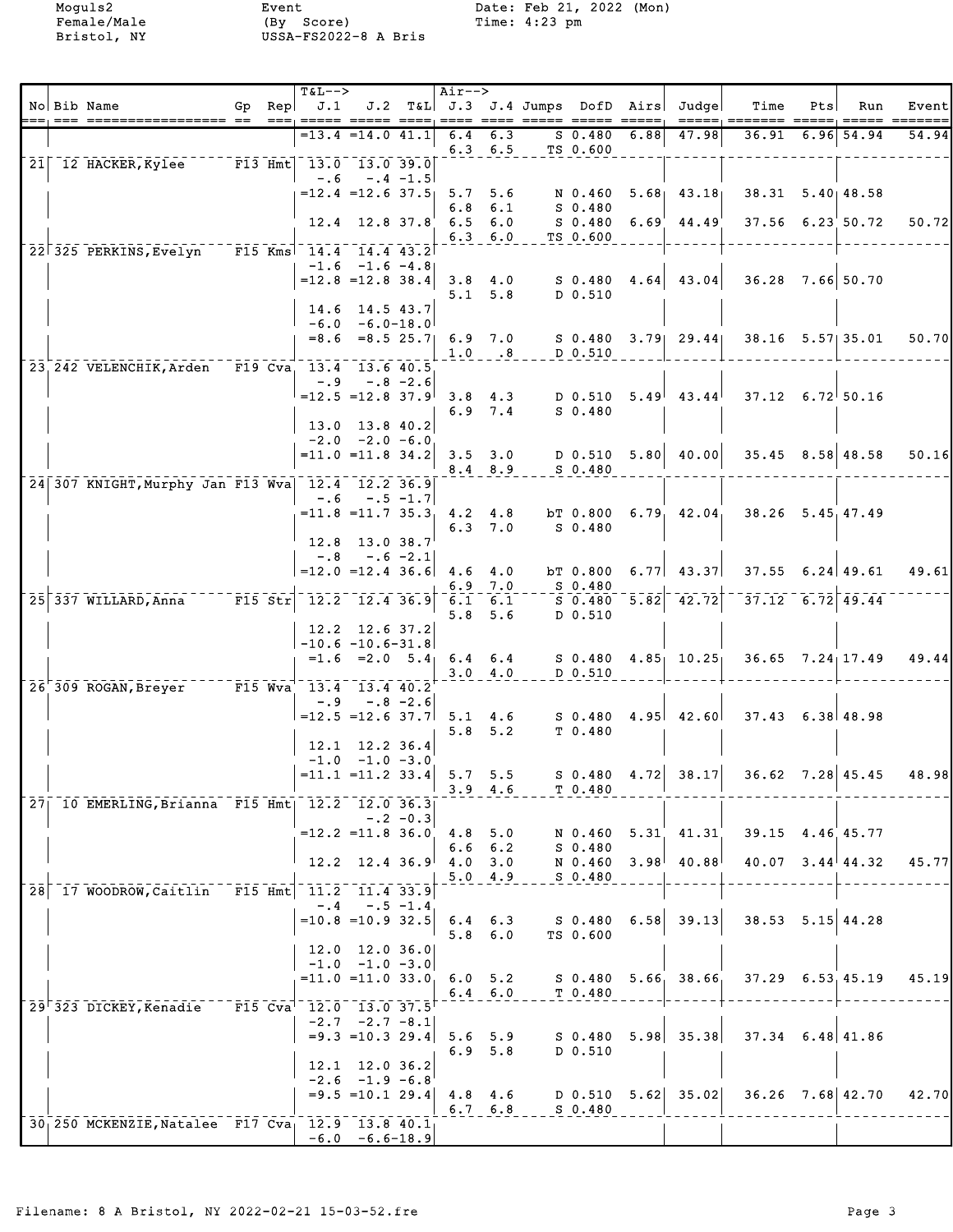Female/Male (By Score) Time: 4:23 pm Bristol, NY USSA-FS2022-8 A Bris

Moguls2 Event Date: Feb 21, 2022 (Mon)

|  | No Bib Name                                                              |                      |                        | $T\delta L--$<br>J.1                    |                     |             | Air-->                       |                 | J.2 T&L J.3 J.4 Jumps DofD Airs |                       |      | Judge                                              | Time                    | Pts | Run   |                        |
|--|--------------------------------------------------------------------------|----------------------|------------------------|-----------------------------------------|---------------------|-------------|------------------------------|-----------------|---------------------------------|-----------------------|------|----------------------------------------------------|-------------------------|-----|-------|------------------------|
|  |                                                                          | Gp                   | Rep<br>$= ==,$         | esses sesse sessi                       |                     |             |                              |                 |                                 |                       |      |                                                    |                         |     |       | Event<br>===== ======= |
|  |                                                                          |                      |                        | $=6.9$                                  |                     | $=7.2$ 21.2 | 3.0<br>5.8                   | 2.8<br>6.0      |                                 | $bT$ 0.800            | 6.74 | 27.89                                              | 44.66                   |     | 27.89 |                        |
|  |                                                                          |                      |                        | 14.4                                    | $14.8$ 43.8         |             |                              |                 |                                 | 3 0.750               |      |                                                    |                         |     |       |                        |
|  |                                                                          |                      |                        | $-6.8$                                  | $-6.8 - 20.4$       |             |                              |                 |                                 |                       |      |                                                    |                         |     |       |                        |
|  |                                                                          |                      |                        |                                         |                     |             | $=7.6$ $=8.0$ $23.4$ 5.1 4.6 | $2.0 \t1.5$     |                                 | bT 0.800<br>3 0.750   |      | $5.19$ 28.59                                       | $37.72$ 6.05 34.64      |     |       | 34.64                  |
|  | 31 218 CIAGLO, Megan F17 Kms                                             |                      |                        |                                         |                     | dns         |                              |                 |                                 |                       | dns  |                                                    | (none)                  |     | dns   |                        |
|  |                                                                          |                      |                        |                                         |                     | dnsl        |                              |                 |                                 |                       | dns  |                                                    | (none)                  |     | dns   | dns                    |
|  |                                                                          |                      |                        |                                         |                     |             |                              |                 |                                 |                       |      |                                                    |                         |     |       |                        |
|  | 31 312 MAILLOUX, Kristen F15 Gsr                                         |                      |                        |                                         |                     | dns         |                              |                 |                                 |                       | dns  |                                                    | (none)                  |     | dns   |                        |
|  |                                                                          |                      |                        |                                         |                     | dns         |                              |                 |                                 |                       | dns  |                                                    | (none)                  |     | dns   | dnsl                   |
|  | 31 203 LEWIS, Taylor F19 Goul                                            |                      |                        |                                         |                     | dns         |                              |                 |                                 |                       | dns  |                                                    | (none)                  |     | dns   |                        |
|  |                                                                          |                      |                        |                                         |                     |             |                              |                 |                                 |                       |      |                                                    |                         |     |       |                        |
|  |                                                                          |                      |                        |                                         |                     | dns         |                              |                 |                                 |                       | dns, |                                                    | (none)                  |     | dns   | dns                    |
|  | 31 178 KOSINSKI, Charlott F17 Sms                                        |                      |                        |                                         |                     | dns         |                              |                 |                                 |                       | dns  |                                                    | (none)                  |     | dns   |                        |
|  |                                                                          |                      |                        |                                         |                     |             |                              |                 |                                 |                       |      |                                                    |                         |     |       |                        |
|  |                                                                          |                      |                        |                                         |                     | dns         |                              |                 |                                 |                       | dns  |                                                    | (none)                  |     | dns   | dns                    |
|  |                                                                          |                      | $M17$ Kms <sup>1</sup> | $16.7$ 16.6 49.9 9.5 9.6                |                     |             |                              |                 |                                 |                       |      | 7op $0.860$ $14.81$ <sup><math>-64.76</math></sup> | $21.82$ $19.28$ $84.04$ |     |       |                        |
|  | $1^{\dagger}$ 124 PETRONE, Jack                                          |                      |                        |                                         |                     |             |                              | $9.1 \t9.0$     |                                 | bp 0.730              |      |                                                    |                         |     |       |                        |
|  |                                                                          |                      |                        | 18.0                                    |                     |             | $18.1$ 54.2 9.4              | 9.5             |                                 |                       |      | 7op 0.860 14.87   69.02                            | $21.63$ 19.53 88.55     |     |       | 88.55                  |
|  | $M19$ Sms<br>$2 \overline{162}$ TOBEY, Gavin                             |                      |                        | 17.0 17.4 51.6                          |                     |             |                              | $9.2$ $9.3$     |                                 | bp 0.730              |      |                                                    |                         |     |       |                        |
|  |                                                                          |                      |                        |                                         | $-1.0 -1.0 -3.0$    |             |                              |                 |                                 |                       |      |                                                    |                         |     |       |                        |
|  |                                                                          |                      |                        | $=16.0$ =16.4 48.6 7.3 7.8              |                     |             | 7.2                          | 8.0             |                                 | 7op 0.860             |      | $7 \circ G$ 0.960 13.77 62.37                      | 24.33 15.98 78.35       |     |       |                        |
|  |                                                                          |                      |                        | 17.0                                    |                     |             | $17.4$ 51.6 8.6              | 8.3             |                                 |                       |      | 7oG 0.960 14.85 66.45                              | $24.15$ $16.22$ 82.67   |     |       | 82.67                  |
|  | $3-120$ HALJUN, Will                                                     |                      |                        | M19 Sms 17.9 18.0 53.8                  |                     |             |                              | 7.78.0          |                                 | 7op 0.860             |      |                                                    |                         |     |       |                        |
|  |                                                                          |                      |                        |                                         |                     | $-.1 - 0.2$ |                              |                 |                                 |                       |      |                                                    |                         |     |       |                        |
|  |                                                                          |                      |                        | $= 17.9$ $= 17.9$ 53.7 7.9 7.8          |                     |             | 8.7 8.8                      |                 |                                 | bp 0.730              |      | 7oG 0.960 13.91 67.61                              | 25.39 14.59 82.20       |     |       |                        |
|  |                                                                          |                      |                        |                                         | 17.5 17.9 53.1      |             |                              |                 |                                 |                       |      |                                                    |                         |     |       |                        |
|  |                                                                          |                      |                        | $=16.5$ =16.9 50.1 7.9 8.0              | $-1.0 -1.0 -3.0$    |             |                              |                 |                                 |                       |      | $7 \circ G$ 0.960 13.83 63.93                      | $24.97$ 15.14 79.07     |     |       | 82.20                  |
|  |                                                                          |                      |                        |                                         |                     |             |                              | $8.6$ $8.4$     |                                 | bp 0.730              |      |                                                    |                         |     |       |                        |
|  | $4$   107 ALVA, Isaac<br>$M19$ Bm                                        |                      |                        | $\frac{1}{10}$ 17.8 17.4 52.8<br>$-0.4$ |                     | $-.2 -0.9$  |                              |                 |                                 |                       |      |                                                    |                         |     |       |                        |
|  |                                                                          |                      |                        | $=17.4$ $=17.2$ $51.9$                  |                     |             |                              | $6.9$ $7.0$     |                                 |                       |      | 1000.99014.1266.02                                 | 24.19 16.17 82.19       |     |       |                        |
|  |                                                                          |                      |                        |                                         | $17.3$ 17.1 51.6    |             |                              | $7.9$ $7.2$     |                                 | 7oG 0.960             |      |                                                    |                         |     |       |                        |
|  |                                                                          |                      |                        |                                         | $-1.0 -1.0 -3.0$    |             |                              |                 |                                 |                       |      |                                                    |                         |     |       |                        |
|  |                                                                          |                      |                        | $=16.3$ $=16.1$ 48.6 7.0 7.2            |                     |             |                              | $7.8\quad 6.8$  |                                 |                       |      | 10o 0.990 14.02 62.62                              | 23.88 16.57 79.19       |     |       | 82.19                  |
|  | 5 114 DAMORE, Tyler                                                      | $\overline{M19}$ Kms |                        | 17.8 17.6 53.1                          |                     |             |                              |                 |                                 | 7oG 0.960             |      |                                                    |                         |     |       |                        |
|  |                                                                          |                      |                        | $-.6$<br>$=17.2$ $=17.1$ $51.4$ 7.2 7.5 |                     | $-.5 - 1.7$ |                              |                 |                                 |                       |      | bF 0.880 14.30 65.75                               | 24.14 16.23 81.98       |     |       |                        |
|  |                                                                          |                      |                        |                                         |                     |             |                              | $9.4$ 9.5       |                                 | 1G 0.830              |      |                                                    |                         |     |       |                        |
|  |                                                                          |                      |                        |                                         |                     |             | 15.8 16.0 47.7 8.3 8.5       |                 |                                 |                       |      | bF 0.880 14.23 61.93                               | 24.31 16.01 77.94       |     |       | 81.98                  |
|  | 6 133 LAMLEIN, Raymond M19 Kms 17.1 17.0 51.2                            |                      |                        |                                         |                     |             |                              | $8.3 \t 8.2$    |                                 | 1G 0.830              |      |                                                    |                         |     |       |                        |
|  |                                                                          |                      |                        |                                         | $-6.0 - 6.0 - 18.0$ |             |                              |                 |                                 |                       |      |                                                    |                         |     |       |                        |
|  |                                                                          |                      |                        | $=11.1$ =11.0 33.2 7.4 8.0              |                     |             |                              | $2.0 \t2.4$     |                                 | 7oG 0.960<br>bp 0.730 | 8.99 | 42.14                                              | 23.63 16.90 59.04       |     |       |                        |
|  |                                                                          |                      |                        | 16.8                                    | $17.0$ 50.7         |             |                              | $7.7 \quad 7.9$ |                                 | 7oG 0.960 14.27       |      | 64.97                                              | 24.52 15.73 80.70       |     |       | 80.70                  |
|  | $\overline{M17}$ $\overline{Cva}$<br>$7 193$ EGAN, Jack                  |                      |                        | $16.5$ 16.4 49.3                        |                     |             | 7.8<br>7.4                   | 8.0<br>7.8      |                                 | 7op 0.860             |      | $7$ op 0.860 11.85 61.20                           | 24.96 15.15 76.35       |     |       |                        |
|  |                                                                          |                      |                        |                                         |                     |             | 7.6                          | 7.0             |                                 | bp 0.730              |      |                                                    |                         |     |       |                        |
|  |                                                                          |                      |                        |                                         |                     |             | $17.2$ $17.1$ $51.4$ 6.8 7.0 | 7.9 8.0         |                                 | bp 0.730              |      | $1000.99012.63$ <sub>1</sub> $64.08$ <sub>1</sub>  | 23.85 16.61 80.69       |     |       | 80.69                  |
|  | $8^{\dagger}$ 191 LITTLEFIELD, Chase M17 Cva $^{\dagger}$ 17.7 17.6 52.9 |                      |                        |                                         |                     |             |                              |                 |                                 |                       |      |                                                    |                         |     |       |                        |
|  |                                                                          |                      |                        | $-0.8$<br>$=16.9$ $=16.8$ 50.6 7.8 8.2  |                     | $-.8 - 2.4$ |                              |                 |                                 |                       |      | $bT$ 0.700 11.65 62.20                             | 24.24 16.10 78.30       |     |       |                        |
|  |                                                                          |                      |                        |                                         |                     |             |                              | $9.0$ 7.6       |                                 | bp 0.730              |      |                                                    |                         |     |       |                        |
|  |                                                                          |                      |                        |                                         | $14.0$ 14.1 42.2    |             |                              |                 |                                 |                       |      |                                                    |                         |     |       |                        |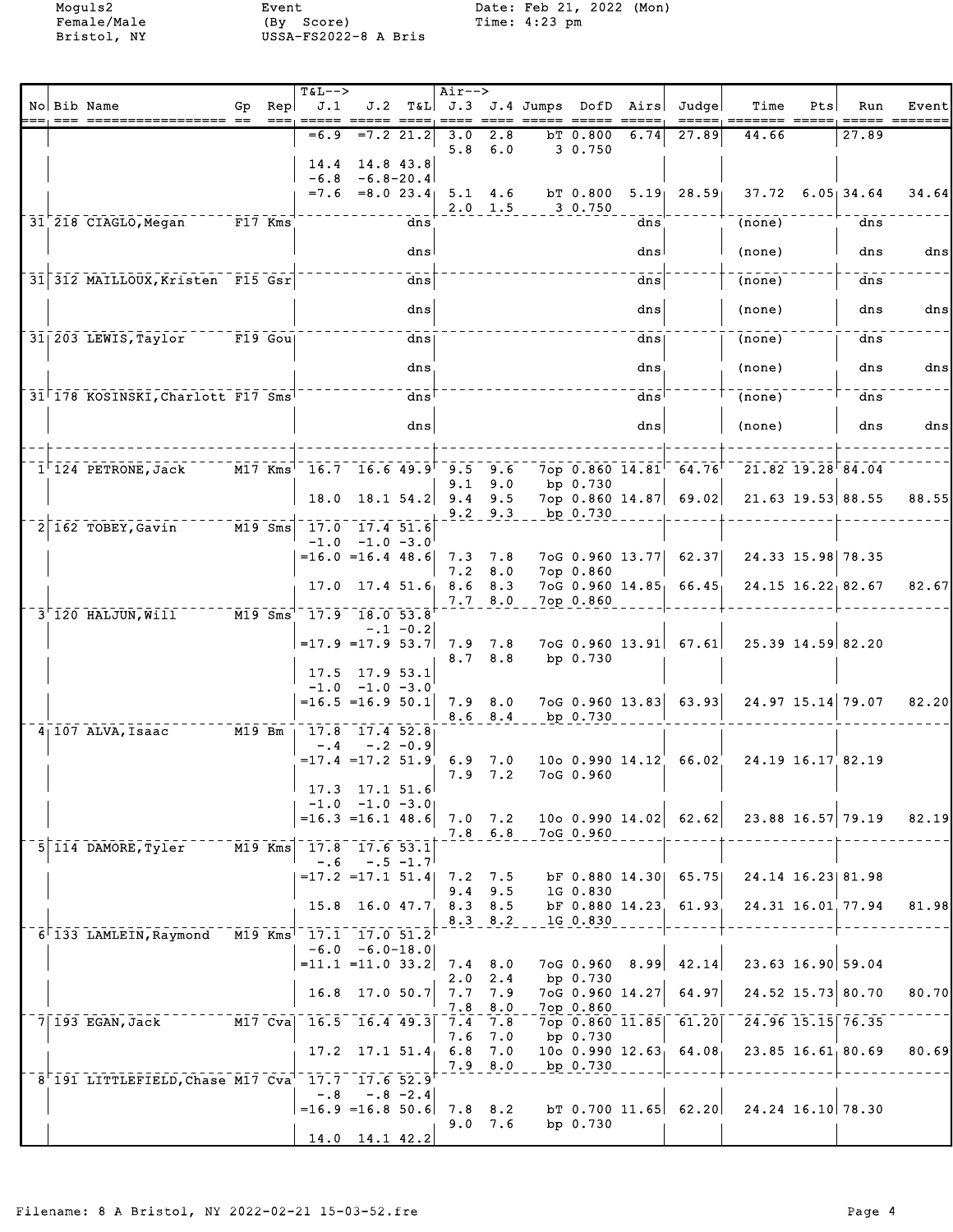|  |                                                                                                                         |        | <b>T&amp;L--&gt;</b>                        |                                      |                 | Air-->                |                  |                      |                                                      |                                                                        |                                                                  |     |                     |       |
|--|-------------------------------------------------------------------------------------------------------------------------|--------|---------------------------------------------|--------------------------------------|-----------------|-----------------------|------------------|----------------------|------------------------------------------------------|------------------------------------------------------------------------|------------------------------------------------------------------|-----|---------------------|-------|
|  | No Bib Name                                                                                                             |        | Gp $Rep   J.1$                              |                                      |                 |                       |                  |                      |                                                      | J.2 T&L J.3 J.4 Jumps DofD Airs Judge                                  | Time                                                             | Pts | Run                 | Event |
|  |                                                                                                                         |        | $=$ == $=$ $=$ === $=$ $=$                  |                                      |                 |                       |                  |                      |                                                      |                                                                        | ===== ======= ===== ===== ==                                     |     |                     |       |
|  |                                                                                                                         |        | $=12.0$ $=12.1$ $36.2$                      | $-2.0$ $-2.0$ $-6.0$                 |                 |                       |                  |                      |                                                      | S 0.380 7.88 44.03                                                     | 41.73                                                            |     | 44.03               | 78.30 |
|  |                                                                                                                         |        |                                             |                                      |                 | $5.0\quad 5.0$<br>8.8 | 7.6              | bp 0.730             |                                                      |                                                                        |                                                                  |     |                     |       |
|  | $9$ $274$ BLAKEMAN, Noah                                                                                                |        | $\overline{M17}$ Wva 16.4 16.4 49.2 8.3 8.6 |                                      |                 |                       |                  |                      |                                                      |                                                                        | $\frac{1}{26}$ 0.730 14.17 63.37 $\frac{1}{26}$ 6.46 13.18 76.55 |     |                     |       |
|  |                                                                                                                         |        |                                             |                                      |                 | 8.5                   | 8.2              | 7oG 0.960            |                                                      |                                                                        |                                                                  |     |                     |       |
|  |                                                                                                                         |        |                                             | $12.4$ 12.0 36.6                     |                 |                       |                  |                      |                                                      |                                                                        |                                                                  |     |                     |       |
|  |                                                                                                                         |        | $-10.0 - 10.1 - 30.2$                       |                                      |                 |                       |                  |                      |                                                      |                                                                        |                                                                  |     |                     |       |
|  |                                                                                                                         |        |                                             | $= 2.4$ $= 1.9$ 6.5 9.5 9.0          |                 |                       |                  |                      |                                                      | bp $0.730$ $7.22$ $13.67$                                              | (none)                                                           |     | 13.67               | 76.55 |
|  |                                                                                                                         |        |                                             |                                      |                 |                       | $.1 \quad 1.0$   | 7op 0.860            |                                                      |                                                                        |                                                                  |     |                     |       |
|  | 10 230 SLAVICH, Jake M17 Sms 16.5 16.0 48.8                                                                             |        |                                             |                                      |                 |                       |                  |                      |                                                      |                                                                        |                                                                  |     |                     |       |
|  |                                                                                                                         |        |                                             | $-6.0 - 6.0 - 18.0$                  |                 |                       |                  |                      |                                                      |                                                                        |                                                                  |     |                     |       |
|  |                                                                                                                         |        | $=10.5$ $=10.0$ $30.8$ 9.3                  |                                      |                 |                       | 9.2              |                      | $bT$ 0.700 6.47                                      | 37.22                                                                  | 24.31 16.01 53.23                                                |     |                     |       |
|  |                                                                                                                         |        |                                             |                                      |                 | $\cdot$ 0             | $\cdot$ 0        |                      |                                                      |                                                                        |                                                                  |     |                     |       |
|  |                                                                                                                         |        |                                             | $16.4$ 16.6 49.5 7.7                 |                 |                       | 8.3              |                      | $bT$ 0.700 11.25                                     | 60.75                                                                  |                                                                  |     | 24.70 15.50 76.25   | 76.25 |
|  |                                                                                                                         |        |                                             |                                      |                 | 7.5                   | 8.0              | bp 0.730             |                                                      |                                                                        |                                                                  |     |                     |       |
|  | $\overline{M19}$ Kms $\overline{16.4}$ $\overline{16.6}$ $\overline{49.5}$<br>$11 253$ DINN, Con                        |        |                                             |                                      |                 | 7.0                   | 6.8              |                      |                                                      | $\overline{5700}$ 9.94 59.44                                           | $23.91$ $16.53$ 75.97                                            |     |                     |       |
|  |                                                                                                                         |        |                                             | $15.7$ 15.6 46.9                     |                 | 7.0<br>$7.0\quad 6.6$ | 7.0              | bp 0.730<br>bT 0.700 |                                                      | $9.29$ 56.24                                                           |                                                                  |     | 24.41 15.88 72.12   | 75.97 |
|  |                                                                                                                         |        |                                             |                                      |                 |                       | $6.1 \quad 6.5$  | bL 0.720             |                                                      |                                                                        |                                                                  |     |                     |       |
|  | 12 166 BOYLE, Wyatt M17 Sms 17.1 17.3 51.6                                                                              |        |                                             |                                      |                 |                       |                  |                      |                                                      |                                                                        |                                                                  |     |                     |       |
|  |                                                                                                                         |        |                                             | $-1.6$ $-1.6$ $-4.8$                 |                 |                       |                  |                      |                                                      |                                                                        |                                                                  |     |                     |       |
|  |                                                                                                                         |        | $= 15.5 = 15.7 46.8 4.0 4.0$                |                                      |                 |                       |                  |                      |                                                      | 7oG 0.960 9.72 56.52                                                   | 23.92 16.52 73.04                                                |     |                     |       |
|  |                                                                                                                         |        |                                             |                                      |                 |                       | $6.4$ 7.3        | 7op 0.860            |                                                      |                                                                        |                                                                  |     |                     |       |
|  |                                                                                                                         |        |                                             | $15.9$ $15.7$ $47.4$ $7.0$           |                 |                       | 6.3              |                      |                                                      | 7op 0.860 $11.51^{\dagger}$ 58.91                                      |                                                                  |     | 23.56 17.00 75.91   | 75.91 |
|  |                                                                                                                         |        |                                             |                                      |                 | 7.7                   | 8.2              | bp 0.730             |                                                      |                                                                        |                                                                  |     |                     |       |
|  | $13$ 121 SCHEID, Nicholas M19 Sms 16.0 16.2 48.3 8.0                                                                    |        |                                             |                                      |                 |                       | 7.2              |                      |                                                      |                                                                        | 7op 0.860 12.76 61.06 25.31 14.69 75.75                          |     |                     |       |
|  |                                                                                                                         |        |                                             |                                      |                 |                       | 8.78.6           | bL 0.720             |                                                      |                                                                        |                                                                  |     |                     |       |
|  |                                                                                                                         |        |                                             | $16.0$ 15.8 47.7                     |                 |                       |                  |                      |                                                      |                                                                        |                                                                  |     |                     |       |
|  |                                                                                                                         |        | $-.8$                                       |                                      | $-.5 -2.0$      |                       |                  |                      |                                                      |                                                                        |                                                                  |     | 25.07 15.01 72.54   | 75.75 |
|  |                                                                                                                         |        | $= 15.2$ $= 15.3$ 45.8 8.2 8.6              |                                      |                 |                       | $6.8$ 5.9        | bL 0.720             |                                                      | 7op 0.860 11.78 57.53                                                  |                                                                  |     |                     |       |
|  | $14\overline{)223}$ BOYLE, Luca $14\overline{)3\overline{)5\overline{0}}\overline{13.8}}$ $14.0$ $41.7\overline{)14.0}$ |        |                                             |                                      |                 |                       |                  |                      |                                                      |                                                                        |                                                                  |     |                     |       |
|  |                                                                                                                         |        |                                             | $-6.0 - 6.0 - 18.0$                  |                 |                       |                  |                      |                                                      |                                                                        |                                                                  |     |                     |       |
|  |                                                                                                                         |        |                                             | $=7.8$ $=8.0$ $23.7^{\circ}$ 5.5     |                 |                       | 5.6              |                      | $7$ op $0.860$ $10.05$                               | 33.75                                                                  | $30.05$ $8.46$ $42.21$                                           |     |                     |       |
|  |                                                                                                                         |        |                                             |                                      |                 | 7.3                   | 7.2              | bp 0.730             |                                                      |                                                                        |                                                                  |     |                     |       |
|  |                                                                                                                         |        | 16.7                                        |                                      |                 | $16.8$ 50.3 7.8       | 8.2              |                      | $7$ op 0.860 12.53                                   | 62.78                                                                  |                                                                  |     | 26.83 12.69 75.47   | 75.47 |
|  |                                                                                                                         |        |                                             |                                      |                 | 7.5                   | 8.0              | bp 0.730             |                                                      |                                                                        |                                                                  |     |                     |       |
|  | 15 159 CALZOLANO, Christi M17 Str                                                                                       |        | $17.3$ $17.3$ $51.9$                        |                                      |                 | 5.6                   | $\overline{5.2}$ |                      | $\overline{bG}$ $\overline{0.830}$ $\overline{8.67}$ | 60.57                                                                  | $\frac{26.17}{13.56}$ 74.13                                      |     |                     |       |
|  |                                                                                                                         |        |                                             |                                      |                 | 5.7                   | 5.8              | bp 0.730             |                                                      |                                                                        |                                                                  |     |                     |       |
|  |                                                                                                                         |        | 16.5                                        | $16.8$ 49.9                          |                 | 6.9                   | 7.0              |                      | $bG$ 0.830 10.65                                     | 60.60                                                                  |                                                                  |     | $25.91$ 13.90 74.50 | 74.50 |
|  |                                                                                                                         |        |                                             |                                      |                 | 6.6                   | 6.8              | bp 0.730             |                                                      |                                                                        |                                                                  |     |                     |       |
|  |                                                                                                                         |        |                                             |                                      |                 | 4.0<br>8.0            | 4.2<br>8.3       | bp 0.730             |                                                      | $\overline{6}$ $\overline{0.830}$ $\overline{9.34}$ $\overline{60.34}$ | 25.88 13.94 74.28                                                |     |                     |       |
|  |                                                                                                                         |        |                                             | $16.7$ 16.8 50.3                     |                 |                       |                  |                      |                                                      |                                                                        |                                                                  |     |                     |       |
|  |                                                                                                                         |        | $-.9$                                       |                                      | $-.9 - 2.7$     |                       |                  |                      |                                                      |                                                                        |                                                                  |     |                     |       |
|  |                                                                                                                         |        | $=15.8$ $=15.9$ 47.5                        |                                      |                 | 3.7                   | 3.0              | bT 0.700             |                                                      | $8.76$ 56.31                                                           | 24.43 15.85 72.16                                                |     |                     | 74.28 |
|  |                                                                                                                         |        |                                             |                                      |                 | 8.7                   | 8.9              | bp 0.730             |                                                      |                                                                        |                                                                  |     |                     |       |
|  | 17 252 DUDA, Tyler M19 Pa                                                                                               |        |                                             | $16.7$ 17.0 50.6                     |                 | $-7.5 - 7.0$          |                  |                      | bT 0.700 10.36                                       | 60.91                                                                  | $\sqrt{26.45}$ 13.19 $\sqrt{74.10}$                              |     |                     |       |
|  |                                                                                                                         |        |                                             |                                      |                 | 7.2                   | 7.3              | bp 0.730             |                                                      |                                                                        |                                                                  |     |                     |       |
|  |                                                                                                                         |        | 0.1                                         |                                      | $0.1 \quad 0.3$ |                       | $7.3$ $7.8$      | $bT$ 0.700 5.28      |                                                      | 5.58                                                                   | (none)                                                           |     | 5.58                | 74.10 |
|  |                                                                                                                         |        |                                             |                                      |                 | $\cdot$ 0             | $\cdot$ 0        |                      |                                                      |                                                                        |                                                                  |     |                     |       |
|  | 18 197 DELEGER, Elliot                                                                                                  |        | M19 Sms  17.0 17.2 51.3                     |                                      |                 |                       |                  |                      |                                                      |                                                                        |                                                                  |     |                     |       |
|  |                                                                                                                         |        |                                             | $-1.6 -1.4 -4.5$                     |                 |                       |                  |                      |                                                      |                                                                        |                                                                  |     |                     |       |
|  |                                                                                                                         |        | $= 15.4$ $= 15.8$ 46.8, 6.0 6.0             |                                      |                 |                       |                  |                      |                                                      |                                                                        | 7op 0.860 10.92, 57.72, 24.76 15.42, 73.14                       |     |                     |       |
|  |                                                                                                                         |        |                                             |                                      |                 |                       | $6.9$ $7.0$      | 1G 0.830             |                                                      |                                                                        |                                                                  |     |                     |       |
|  |                                                                                                                         |        |                                             | 16.4 16.3 49.1<br>$-3.6 -3.3 - 10.4$ |                 |                       |                  |                      |                                                      |                                                                        |                                                                  |     |                     |       |
|  |                                                                                                                         |        | $=12.8$ =13.0 38.7 8.4 8.6                  |                                      |                 |                       |                  | bT 0.700             |                                                      | $9.72$ 48.42                                                           |                                                                  |     | 24.05 16.35 64.77   | 73.14 |
|  |                                                                                                                         |        |                                             |                                      |                 |                       | $4.5$ $4.6$      | 1G 0.830             |                                                      |                                                                        |                                                                  |     |                     |       |
|  | 19 138 KOSINSKI, Oliver M17 Sms                                                                                         |        |                                             |                                      | dnf             |                       |                  |                      | dnf                                                  |                                                                        | (none)                                                           |     | dnf                 |       |
|  |                                                                                                                         |        |                                             |                                      |                 |                       |                  |                      |                                                      |                                                                        |                                                                  |     |                     |       |
|  |                                                                                                                         |        |                                             | $16.4$ 16.7 49.6                     |                 |                       |                  |                      |                                                      |                                                                        |                                                                  |     |                     |       |
|  |                                                                                                                         |        |                                             |                                      | $-.2 - 0.3$     |                       |                  |                      |                                                      |                                                                        |                                                                  |     |                     |       |
|  |                                                                                                                         |        | $=16.4$ $=16.5$ $49.3$                      |                                      |                 | 6.5                   | 7.1              |                      | DG 0.830 10.85                                       | 60.20                                                                  | 27.50 11.81 72.01                                                |     |                     | 72.01 |
|  |                                                                                                                         |        |                                             |                                      |                 |                       | $7.1$ $7.2$      | bp 0.730             |                                                      |                                                                        |                                                                  |     |                     |       |
|  | 20 352 WILLARD, Alex                                                                                                    | M17 Bm |                                             | $16.0$ $15.8$ $47.7'$                |                 | 8.2                   | 8.4              |                      | $\bar{p}$ bp $\bar{0.730}$ $\bar{10.99}$             | 58.69                                                                  | $26.41$ $13.25$ $71.94$                                          |     |                     |       |
|  |                                                                                                                         |        |                                             |                                      |                 | 8.0                   | 8.2              | TTT 0.610            |                                                      |                                                                        |                                                                  |     |                     |       |
|  |                                                                                                                         |        |                                             | $13.4$ 13.0 39.6 7.4 7.0             |                 |                       |                  |                      |                                                      | $bP$ 0.700 9.98 49.58                                                  |                                                                  |     | 24.21 16.14 65.72   | 71.94 |
|  | $\lceil 21 \rceil 192 \text{ DOLAN, Lance}$ $\lceil 21 \rceil 16.5 \rceil 16.7 \rceil 49.8 \rceil$                      |        |                                             |                                      |                 |                       | 8.2 8.0          | TTT 0.610            |                                                      |                                                                        |                                                                  |     |                     |       |
|  |                                                                                                                         |        |                                             |                                      |                 |                       |                  |                      |                                                      |                                                                        |                                                                  |     |                     |       |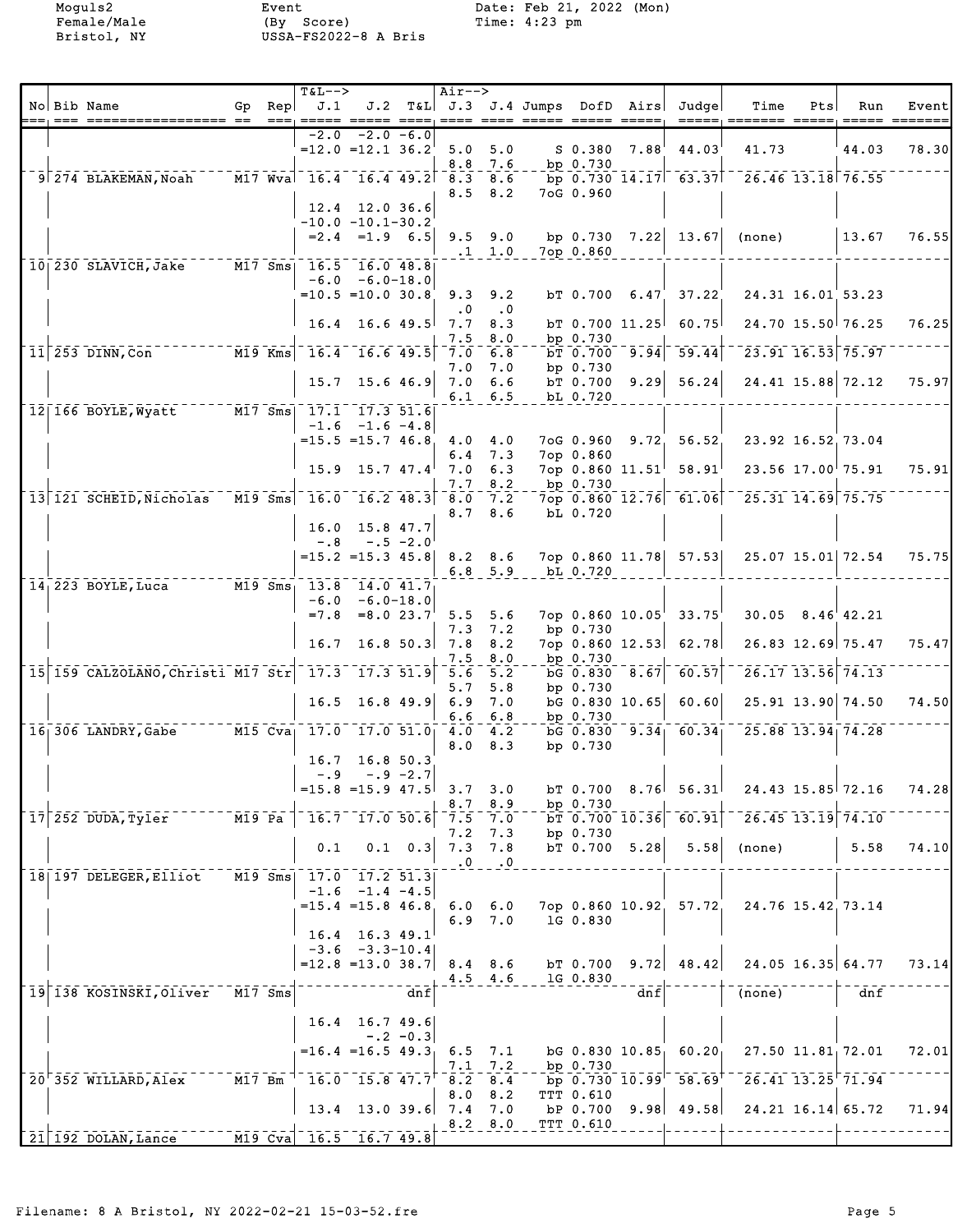|  |                                                            |        | T&L-->                          |                                                   |             | Air-->          |                               |                                  |                                       |                               |               |                            |       |
|--|------------------------------------------------------------|--------|---------------------------------|---------------------------------------------------|-------------|-----------------|-------------------------------|----------------------------------|---------------------------------------|-------------------------------|---------------|----------------------------|-------|
|  | No Bib Name                                                |        | Gp Rep $\vert$ J.1<br>$==$ $==$ |                                                   |             |                 |                               | ==== ==== ===== ===== =====      | J.2 T&L J.3 J.4 Jumps DofD Airs Judge | Time                          | Pts<br>__ ___ | Run                        | Event |
|  |                                                            |        | $-4$                            |                                                   | $-.3 -1.0$  |                 |                               |                                  |                                       |                               |               |                            |       |
|  |                                                            |        |                                 | $=16.1$ $=16.4$ $48.8$                            |             |                 | $6.6$ $6.5$<br>$7.0\quad 6.6$ | bT 0.700 9.54<br>bp 0.730        | 58.29                                 |                               |               | 26.31 13.38 71.67          |       |
|  |                                                            |        |                                 | $15.8$ 16.4 48.3                                  |             |                 |                               |                                  |                                       |                               |               |                            |       |
|  |                                                            |        |                                 | $-1.0$ $-1.0$ $-3.0$<br>$= 14.8 = 15.4 45.3$      |             |                 | $5.9 \t6.4$                   | bT 0.700 7.80                    | 53.10                                 |                               |               | 26.11 13.64 66.74          | 71.67 |
|  | 22 292 O'HANLON, Finnegan M15 Str 15.2 15.0 45.3           |        |                                 |                                                   |             |                 | $5.0 \quad 4.6$<br>7.7 7.8    | bp 0.730                         | bG 0.830 11.57 56.87                  | $\frac{1}{25.38}$ 14.60 71.47 |               |                            |       |
|  |                                                            |        |                                 |                                                   |             | 7.3             | 7.0                           | bL 0.720                         |                                       |                               |               |                            |       |
|  |                                                            |        |                                 | $15.7$ 16.2 47.8<br>$-.6 - .6 - 1.8$              |             |                 |                               |                                  |                                       |                               |               |                            |       |
|  |                                                            |        |                                 | $=15.1$ $=15.6$ $46.0$                            |             |                 | $7.1 \t 8.0$                  |                                  | bG 0.830 11.44 57.49                  | 25.74 14.13 71.62             |               |                            | 71.62 |
|  | 23 303 COVELL, Jackson                                     |        | M15 Kms 16.8 16.4 49.8          |                                                   |             |                 | $7.0$ $7.2$                   | bp 0.730                         |                                       |                               |               |                            |       |
|  |                                                            |        | $-$ . 4                         | $=16.4$ = 16.3 49.1                               | $-.1 - 0.8$ |                 | $6.2 \quad 6.4$               |                                  | $bT$ 0.700 9.29 58.34                 | 27.24 12.15 70.49             |               |                            |       |
|  |                                                            |        |                                 |                                                   |             |                 | $6.6\quad 6.8$                | bp $0.730$                       |                                       |                               |               |                            |       |
|  |                                                            |        |                                 | 15.4 16.3 47.6                                    | $-.2 - 0.3$ |                 |                               |                                  |                                       |                               |               |                            |       |
|  |                                                            |        |                                 | $= 15.4$ = 16.1 47.3 6.2 6.1                      |             |                 |                               |                                  | bT 0.700 9.23 56.48 27.04 12.42 68.90 |                               |               |                            | 70.49 |
|  | $24,180$ SWANK, J. Colton                                  | M19 Pa | 16.4 16.8 49.8                  |                                                   |             |                 | $6.5$ $7.0$                   | bp 0.730                         |                                       |                               |               |                            |       |
|  |                                                            |        |                                 | $-3.5 -3.0 -9.8$<br>$=12.9$ = 13.8 40.0           |             |                 | $6.7 \quad 6.8$               |                                  | $7$ op 0.860 10.21 50.26              | $28.37$ 10.67 60.93           |               |                            |       |
|  |                                                            |        |                                 |                                                   |             | 6.1             | 6.0                           | bp 0.730                         |                                       |                               |               |                            |       |
|  |                                                            |        |                                 | $15.8$ 16.4 48.3                                  |             | 6.4<br>6.5      | 7.0<br>7.2                    | bp 0.730                         | 7op 0.860 10.75 59.05                 |                               |               | $27.91$ 11.27 70.32        | 70.32 |
|  | $25\overline{305}$ CIAGLO, Owen $\overline{M13}$ Kms       |        |                                 | $-14.6 - 14.9$ 44.3                               |             | 7.4<br>7.4      | 7.0                           | $7$ op 0.860 $11.55$<br>bp 0.730 | 55.80                                 |                               |               | $\sqrt{28.39}$ 10.64 66.44 |       |
|  |                                                            |        |                                 | $15.5$ 15.7 46.8 7.4                              |             |                 | 7.3<br>7.2                    |                                  | 7op 0.860 11.63 58.43                 |                               |               | 27.87 11.32 69.75          | 69.75 |
|  | 26 167 JOHNSON, Gabriel M15 Kms 16.0 16.6 48.9             |        |                                 |                                                   |             |                 | $7.4$ 7.3                     | bp 0.730                         |                                       |                               |               |                            |       |
|  |                                                            |        | $-0.8$                          |                                                   | $-.7 - 2.3$ |                 |                               |                                  |                                       |                               |               |                            |       |
|  |                                                            |        |                                 | $=15.2$ $=15.9$ 46.7                              |             | 5.7             | 5.9 6.0<br>6.0                | bT 0.700<br>bG 0.830             | $9.02^{\dagger}$ 55.67                | 27.09 12.35 68.02             |               |                            |       |
|  |                                                            |        | 15.7                            |                                                   |             | $16.4$ 48.1 5.0 | 4.8<br>6.0 5.4                | bG 0.830                         | $bT$ 0.700 8.16 56.31                 |                               |               | $26.91$ 12.59 68.90        | 68.90 |
|  | $27 \mid 198$ CLAUS, Jacob M19 Bm                          |        |                                 | 15.1 15.6 46.0                                    |             |                 |                               |                                  |                                       |                               |               |                            |       |
|  |                                                            |        | $- 0.5 -$                       | $=14.6$ = 15.1 44.5 6.2 5.9                       | $-.5 -1.5$  |                 |                               |                                  | $bT$ 0.700 8.79 53.34                 | 26.95 12.53 65.87             |               |                            |       |
|  |                                                            |        |                                 | $15.1$ 15.6 46.0                                  |             |                 | $6.3$ $6.2$                   | bp $0.730$                       |                                       |                               |               |                            |       |
|  |                                                            |        |                                 |                                                   | $-.2 - 0.3$ |                 |                               |                                  |                                       |                               |               |                            |       |
|  |                                                            |        |                                 | $=15.1$ $=15.4$ $45.8$                            |             |                 | $6.4$ 7.0<br>$6.6$ 7.3        | bp 0.730                         | $bT$ 0.700 9.75 55.50                 |                               |               | 26.73 12.82 68.32          | 68.32 |
|  | 28 294 GRODSKY, Tyler M19 Str 15.9 16.8 49.1               |        |                                 |                                                   |             |                 |                               |                                  |                                       |                               |               |                            |       |
|  |                                                            |        |                                 | $-1.0$ $-1.0$ $-3.0$<br>$=14.9$ $=15.8$ 46.1      |             |                 | $6.8$ $6.3$                   | bT 0.700 8.67                    |                                       | $54.72$ 29.49 9.19 63.91      |               |                            |       |
|  |                                                            |        |                                 | $15.4$ 15.7 46.7                                  |             | 6.1<br>6.4      | 6.5<br>7.3                    | 3 0.650<br>bT 0.700 9.11         | 55.76                                 |                               |               | $27.13$ 12.30 68.06        | 68.06 |
|  |                                                            |        |                                 |                                                   |             | 6.4             | 6.9                           | $-2 - 3 - 0.650$                 |                                       |                               |               |                            |       |
|  | 29 317 DAVIS, Hayden                                       |        | M15 Cva  15.8  15.3  46.7       |                                                   |             | 6.8<br>6.7      | 7.0<br>6.8                    | 3G 0.780                         | 7p 0.880 11.33 57.98 29.76 8.84 66.82 |                               |               |                            |       |
|  |                                                            |        |                                 | 15.0 15.1 45.2 6.3 6.5                            |             |                 |                               |                                  | 7 0.850 10.19 55.34 28.70 10.23 65.57 |                               |               |                            | 66.82 |
|  | 30 331 MERCIER, George M17 Str <sup>1</sup> 15.2 15.3 45.8 |        |                                 |                                                   |             |                 | 7.0 7.0                       | 3p 0.680                         |                                       |                               |               |                            |       |
|  |                                                            |        |                                 | $-.4 - .4 - 1.2$<br>$=14.8$ = 14.9 44.5 5.2 6.0   |             |                 |                               |                                  | $bG$ 0.830 10.41 54.96                | 28.57 10.40 65.36             |               |                            |       |
|  |                                                            |        |                                 |                                                   |             |                 | $7.8\quad 8.0$                | bp $0.730$                       |                                       |                               |               |                            |       |
|  |                                                            |        | $-.4$                           | 13.8 13.7 41.3                                    | $-0.6$      |                 |                               |                                  |                                       |                               |               |                            |       |
|  |                                                            |        |                                 | $= 13.4$ $= 13.7$ $40.7$ 3.7 3.6                  |             |                 | 5.04.0                        | D 0.410                          | bG 0.830 4.87 45.52                   |                               |               | 27.57 11.72 57.24          | 65.36 |
|  | 31, 208 STEVENSON, Ryan M19 Str, 15.0 15.6 45.9            |        |                                 |                                                   |             |                 |                               |                                  |                                       |                               |               |                            |       |
|  |                                                            |        |                                 | $-.4 - .6 - 1.5$<br>$= 14.6 = 15.0 44.4' 7.4 7.2$ |             |                 |                               | $bG$ $0.830$ $11.85$             | 56.25                                 |                               |               | $30.15$ $8.32$ 64.57       |       |
|  |                                                            |        |                                 | $15.5$ $15.6$ $46.7$ $4.6$ $4.3$                  |             | 7.6             | 8.3                           | bp 0.730                         | $bT$ 0.700 8.87 55.52                 |                               |               | $29.11$ $9.69$ 65.21       | 65.21 |
|  |                                                            |        |                                 |                                                   |             |                 | $7.6$ 8.2                     | bp 0.730                         |                                       |                               |               |                            |       |
|  | $\sqrt{32}$ 187 CHRISTIAN, James M19 Wva 13.5 14.4 41.8    |        |                                 |                                                   |             |                 |                               |                                  |                                       |                               |               |                            |       |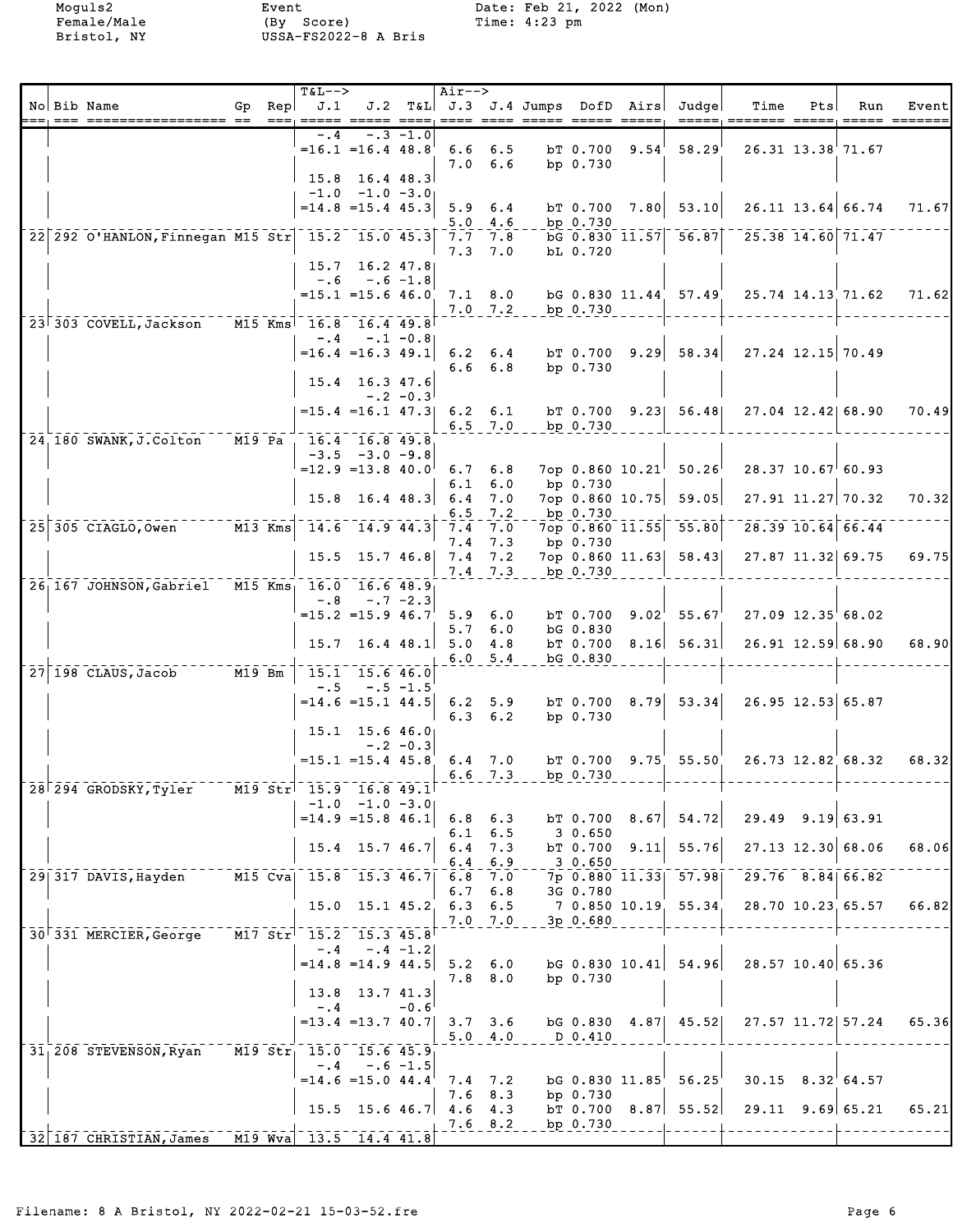|     |                                                      |                     |           | T&L-->                                                           |                                                         |             | Air-->                              |             |                     |                    |                                           |                                                        |     |                         |                         |
|-----|------------------------------------------------------|---------------------|-----------|------------------------------------------------------------------|---------------------------------------------------------|-------------|-------------------------------------|-------------|---------------------|--------------------|-------------------------------------------|--------------------------------------------------------|-----|-------------------------|-------------------------|
|     | No Bib Name                                          |                     |           | Gp $Rep$ $J.1$<br>$=$ == $\overline{=}$ ===== $\overline{=}$ ==: |                                                         |             |                                     |             |                     |                    | J.2 T&L J.3 J.4 Jumps DofD Airs Judge     | Time                                                   | Pts | Run                     | Event                   |
|     |                                                      |                     |           | $-0.8$                                                           |                                                         | -.8 -2.4    |                                     |             |                     |                    |                                           |                                                        |     |                         |                         |
|     |                                                      |                     |           |                                                                  | $=12.7$ =13.6 39.4                                      |             | $6.8\quad 6.0$                      |             |                     | 7op 0.860 11.66    | 51.11                                     | 27.21 12.19 63.30                                      |     |                         |                         |
|     |                                                      |                     |           |                                                                  |                                                         |             |                                     | 8.9 8.0     | bp 0.730            |                    |                                           |                                                        |     |                         |                         |
|     |                                                      |                     |           |                                                                  | $13.4$ 13.7 40.7 6.4                                    |             |                                     | 6.8         | bp 0.730            |                    | $7op 0.860 11.21$ 51.86                   | 26.67 12.90 64.76                                      |     |                         | 64.76                   |
|     | 33 342 GONZALEZ, Sebastia M15 Hv                     |                     |           |                                                                  | 15.6 16.2 47.7                                          |             |                                     | 7.6 7.6     |                     |                    |                                           |                                                        |     |                         |                         |
|     |                                                      |                     |           |                                                                  | $-1.1 - .5 - 2.4$                                       |             |                                     |             |                     |                    |                                           |                                                        |     |                         |                         |
|     |                                                      |                     |           |                                                                  | $= 14.5 = 15.7 45.3$ 6.2 6.0                            |             |                                     |             |                     | $3\,0.650\,7.87$   | 53.17                                     | 28.26 10.81 63.98                                      |     |                         |                         |
|     |                                                      |                     |           |                                                                  | $13.4$ 13.6 40.5 7.6 8.2                                |             |                                     | 5.7, 5.8    | 3p 0.680            |                    | 3 0.650 10.02 50.52                       |                                                        |     | 32.68 5.00 55.52        | 63.98                   |
|     |                                                      |                     |           |                                                                  |                                                         |             |                                     | $7.2$ $7.2$ | $3p$ 0.680          |                    |                                           |                                                        |     |                         |                         |
|     | 34 324 SPALTER, Jacob M17 Kms 14.3 14.2 42.8         |                     |           |                                                                  |                                                         |             |                                     |             |                     |                    |                                           |                                                        |     |                         |                         |
|     |                                                      |                     |           | $-.8$                                                            |                                                         | $-.2 -1.5$  |                                     |             |                     |                    |                                           |                                                        |     |                         |                         |
|     |                                                      |                     |           | $=13.5$ $=14.0$ $41.3$ 5.7 6.7                                   |                                                         |             | 5.7                                 | 6.2         | 3 0.650<br>3p 0.680 |                    | $8.06$ 49.31                              | $29.17$ $9.61$ 58.92                                   |     |                         |                         |
|     |                                                      |                     |           |                                                                  |                                                         |             |                                     |             |                     |                    | 14.9 15.1 45.0 7.2 7.0 3 0.650 9.47 54.47 |                                                        |     | $29.36$ $9.36$ 63.83    | 63.83                   |
|     |                                                      |                     |           |                                                                  |                                                         |             |                                     | $7.0$ $7.3$ | $3p$ 0.680          |                    |                                           |                                                        |     |                         |                         |
|     | 35 215 ALVA, Luke 777-78 M17 Bm                      |                     |           | $-12.4 - 13.1$ 38.3                                              |                                                         |             |                                     |             |                     |                    |                                           |                                                        |     |                         |                         |
|     |                                                      |                     |           | $-2$                                                             | $=12.2$ $=12.9$ 37.7 5.3 6.0                            | $-.2 - 0.6$ |                                     |             |                     |                    | bL 0.720 9.06 46.71                       | 26.47 13.17 59.88                                      |     |                         |                         |
|     |                                                      |                     |           |                                                                  |                                                         |             |                                     | 6.7, 7.0    | bp 0.730            |                    |                                           |                                                        |     |                         |                         |
|     |                                                      |                     |           |                                                                  | 13.8 14.1 41.8                                          |             |                                     |             |                     |                    |                                           |                                                        |     |                         |                         |
|     |                                                      |                     |           |                                                                  | $-.8 - .7 - 2.3$<br>$= 13.0 = 13.4$ 39.6 6.4 6.9        |             |                                     |             |                     |                    | $bT$ 0.700 10.01 49.61                    |                                                        |     |                         |                         |
|     |                                                      |                     |           |                                                                  |                                                         |             | $7.4$ $7.3$                         |             | bp 0.730            |                    |                                           |                                                        |     | $26.82$ $12.71$ $62.32$ | 62.32                   |
|     | 36 326 FLYNN, Brayden                                | $\overline{M15}$ Bm |           | $14.1$ $14.2$ $42.4$                                             |                                                         |             |                                     |             |                     |                    |                                           |                                                        |     |                         |                         |
|     |                                                      |                     |           |                                                                  | $-1.1$ $-1.1$ $-3.3$                                    |             |                                     |             |                     |                    |                                           |                                                        |     |                         |                         |
|     |                                                      |                     |           |                                                                  | $=13.0$ =13.1 39.2                                      |             | $7.0 \t6.2$                         | 5.0 5.4     | bp 0.730            |                    | bL 0.720 8.54 47.69                       | 28.03 11.11 58.80                                      |     |                         |                         |
|     |                                                      |                     |           |                                                                  | $13.8$ 14.1 41.8 7.1 7.5                                |             |                                     |             |                     |                    | $bL$ 0.720 10.76 52.61                    |                                                        |     | $29.23$ $9.53$ 62.14    | 62.14                   |
|     |                                                      |                     |           |                                                                  |                                                         |             | $7.5$ 7.6                           |             | bp 0.730            |                    |                                           |                                                        |     |                         |                         |
|     | 37 398 ROYALL, Tate M15 Cva 14.6 14.6 43.8           |                     |           |                                                                  |                                                         |             |                                     |             |                     |                    |                                           |                                                        |     |                         |                         |
|     |                                                      |                     |           |                                                                  | $-7.6$ $-7.6$ -22.8<br>$=7.0$ $=7.0$ $21.0$ $1.5$ $1.0$ |             |                                     |             |                     |                    | $1G$ 0.830 $4.63$ 25.63                   | 29.04 9.78 35.41                                       |     |                         |                         |
|     |                                                      |                     |           |                                                                  |                                                         |             |                                     | 5.0 5.0     | bL 0.720            |                    |                                           |                                                        |     |                         |                         |
|     |                                                      |                     |           |                                                                  | $14.8$ 15.4 45.3                                        |             |                                     |             |                     |                    |                                           |                                                        |     |                         |                         |
|     |                                                      |                     |           |                                                                  | $-1.8$ $-1.8$ $-5.4$                                    |             |                                     |             |                     |                    |                                           |                                                        |     |                         |                         |
|     |                                                      |                     |           |                                                                  | $=13.0$ = 13.6 39.9                                     |             | $7.1$ 8.0                           | $6.9$ $7.0$ | bp 0.730            |                    | IG 0.830 11.33   51.23                    |                                                        |     |                         | 28.50 10.50 61.73 61.73 |
|     | 38 347 LIGOZIO, George M15 Bm                        |                     |           | $15.0$ 15.2 45.3                                                 |                                                         |             |                                     |             |                     |                    |                                           |                                                        |     |                         |                         |
|     |                                                      |                     |           |                                                                  | $-1.0$ $-1.0$ $-3.0$                                    |             |                                     |             |                     |                    |                                           |                                                        |     |                         |                         |
|     |                                                      |                     |           |                                                                  | $= 14.0$ $= 14.2$ $42.3$ 7.7 7.8                        |             |                                     |             |                     |                    | bT $0.700$ $10.53$ $52.83$                | $29.90$ $8.65$ 61.48                                   |     |                         |                         |
|     |                                                      |                     |           |                                                                  | 14.4 14.0 42.6                                          |             |                                     | $7.0$ $7.0$ | bp 0.730            |                    |                                           |                                                        |     |                         |                         |
|     |                                                      |                     |           |                                                                  | $-.4 - .3 - 1.0$                                        |             |                                     |             |                     |                    |                                           |                                                        |     |                         |                         |
|     |                                                      |                     |           | $=14.0$ =13.7 41.5 7.9 8.0                                       |                                                         |             |                                     |             |                     |                    | bT $0.700$ 11.25 52.80                    | $30.16$ $8.31$ $61.11$                                 |     |                         | 61.48                   |
|     | 39 327 CLAFFEY, Liam                                 |                     | $M15$ Kms | 13.6 14.6 42.3                                                   |                                                         |             | $7.8$ 7.8                           |             | bp 0.730            |                    |                                           |                                                        |     |                         |                         |
|     |                                                      |                     |           |                                                                  | $-9.6 - 9.6 - 28.8$                                     |             |                                     |             |                     |                    |                                           |                                                        |     |                         |                         |
|     |                                                      |                     |           |                                                                  | $=4.0$ =5.0 13.5                                        |             | $\cdot$ 1                           | $\cdot$ 1   | N 0.360             | 4.26               | 17.76                                     | 33.80                                                  |     | $3.52$ 21.28            |                         |
|     |                                                      |                     |           |                                                                  |                                                         |             | 5.6                                 | 6.0         | bp 0.730            |                    |                                           |                                                        |     |                         |                         |
|     |                                                      |                     |           | 14.3                                                             | $14.5$ $43.2$                                           |             | 7.2<br>7.1                          | 7.3<br>6.6  | bp 0.730            | $bT$ 0.700 10.07   | 53.27                                     | 30.91 7.32 60.59                                       |     |                         | 60.59                   |
|     | 40 332 MERCIER, Henry                                |                     |           | M17 Str 14.8 14.4 43.8                                           |                                                         |             | $5.\overline{6}$                    | 5.0         |                     |                    | TTT $0.610 - 6.63 - 50.43$                | $29.41$ $9.30$ $59.73$                                 |     |                         |                         |
|     |                                                      |                     |           |                                                                  |                                                         |             | 6.8                                 | 6.8         | SS 0.500            |                    |                                           |                                                        |     |                         |                         |
|     |                                                      |                     |           |                                                                  | 14.0 14.4 42.6                                          |             |                                     |             |                     |                    |                                           |                                                        |     |                         |                         |
|     |                                                      |                     |           | $-0.8$                                                           | $= 13.2$ $= 13.6$ 40.2 5.5 5.2                          | $-.8 - 2.4$ |                                     |             | <b>TTT 0.610</b>    |                    | $6.45$ 46.65                              |                                                        |     | 28.51 10.48 57.13       | 59.73                   |
|     |                                                      |                     |           |                                                                  |                                                         |             |                                     | $5.6 \t4.9$ | STS 0.610           |                    |                                           |                                                        |     |                         |                         |
| 41  | 13 KULA, Theodore                                    | M13 Bm              |           |                                                                  | $13.7 - 13.6$ 40.9                                      |             |                                     |             |                     |                    |                                           |                                                        |     |                         |                         |
|     |                                                      |                     |           |                                                                  | $-1.6$ $-1.6$ $-4.8$<br>$=12.1$ $=12.0$ 36.2            |             |                                     |             | bT 0.700            | 8.70               | 44.85                                     | 29.60                                                  |     | $9.05$ 53.90            |                         |
|     |                                                      |                     |           |                                                                  |                                                         |             | 6.0<br>5.8                          | 7.0<br>5.6  | bp 0.730            |                    |                                           |                                                        |     |                         |                         |
|     |                                                      |                     |           |                                                                  | $14.0$ 13.8 $41.7$                                      |             | 6.2                                 | 7.0         | bT 0.700            | 8.52 <sub>1</sub>  | $50.22_1$                                 | 29.33                                                  |     | 9.40, 59.62             | 59.62                   |
|     |                                                      |                     |           |                                                                  |                                                         |             | 5.7                                 | 5.0         | bp 0.730            |                    |                                           |                                                        |     |                         |                         |
| 42' | 9 EDWARDS, Christoph M13 Hv                          |                     |           |                                                                  | $13.4$ $13.7$ $40.7$                                    |             | 7.7<br>6.7                          | 7.8<br>6.0  | 3 0.650<br>TS 0.500 | $\bar{8}.\bar{21}$ | $-48.86$ <sup>T</sup>                     | $\frac{1}{29.07}$ 9.75 58.61                           |     |                         |                         |
|     |                                                      |                     |           |                                                                  | $13.6$ 14.1 41.5 6.7                                    |             |                                     | 7.0         | 7 0.850             | 9.15               | 50.70                                     | 29.91 8.64 59.34                                       |     |                         | 59.34                   |
|     |                                                      |                     |           |                                                                  |                                                         |             | $\boldsymbol{4}$ . $\boldsymbol{8}$ | 5.0         | $3p$ 0.680          |                    |                                           |                                                        |     |                         |                         |
|     | $143$ 319 BOUDREAU, Trase M15 Cva 14.4 14.5 43.3 6.0 |                     |           |                                                                  |                                                         |             |                                     | 5.5         | $3p$ 0.680          |                    |                                           | $7.77$ <sup>-</sup> 51.12 <sup>-30.45</sup> 7.93 59.05 |     |                         |                         |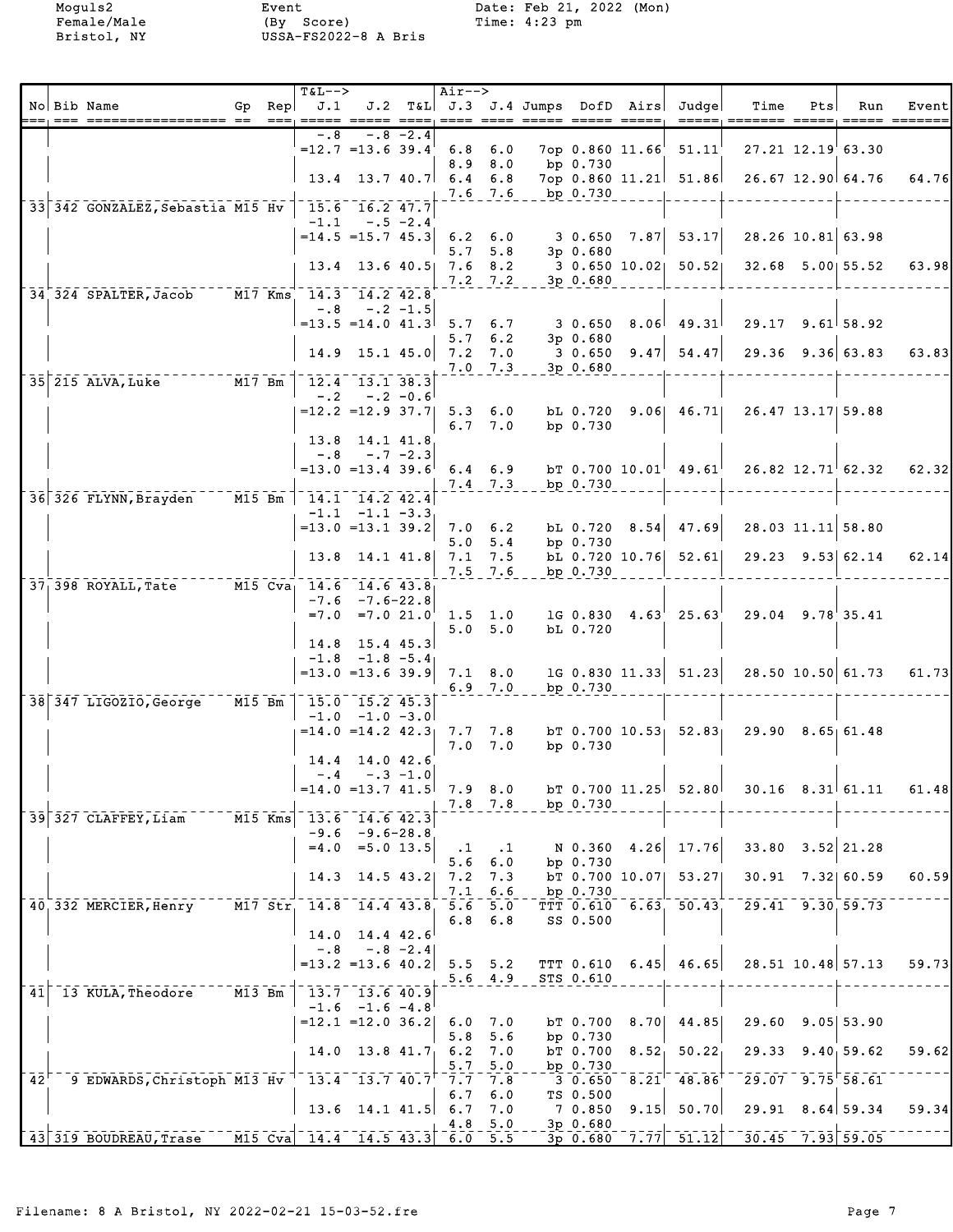|                 |                                             |                                   |        | <b>T&amp;L--&gt;</b>                                           |                                        |               | Air-->            |                                     |                               |       |                                                             |                        |     |                              |       |
|-----------------|---------------------------------------------|-----------------------------------|--------|----------------------------------------------------------------|----------------------------------------|---------------|-------------------|-------------------------------------|-------------------------------|-------|-------------------------------------------------------------|------------------------|-----|------------------------------|-------|
|                 | No Bib Name                                 |                                   | Gp Rep | J.1<br>=== ===== ===                                           |                                        |               |                   |                                     |                               |       | J.2 T&L J.3 J.4 Jumps DofD Airs Judge                       | Time                   | Pts | Run<br>______ __             | Event |
|                 |                                             |                                   |        |                                                                | $13.4$ 13.8 40.8                       |               | 6.3<br>4.6<br>5.4 | 5.6<br>4.0<br>5.2                   | 3 0.650<br>3p 0.680<br>30.650 | 6.36' | 47.16                                                       |                        |     | 30.47 7.90 55.06             | 59.05 |
|                 | $44$ 330 BAHNIK, Nate                       |                                   |        | $\overline{M15 \, Str}$ 14.4 14.7 43.7                         |                                        |               | 5.0               | 5.0                                 | bT 0.700                      |       | $7.40$ $51.05$                                              |                        |     | $\frac{1}{30.63}$ 7.69 58.74 |       |
|                 |                                             |                                   |        |                                                                | $11.8$ 11.0 34.2                       |               | 6.0<br>5.6        | 6.0<br>6.0<br>5.4 5.5               | 3 0.650<br>bT 0.700<br>30.650 | 7.60  | 41.80                                                       |                        |     | $30.84$ $7.42$ $49.22$       | 58.74 |
| 45 <sub>1</sub> | 3 BERGLUND, Robert                          |                                   |        | M15 Hmt 13.8 14.0 41.7                                         |                                        |               |                   |                                     |                               |       |                                                             |                        |     |                              |       |
|                 |                                             |                                   |        | $-.6$<br>$= 13.2$ $= 13.4$ 39.9                                |                                        | $-.6 - 1.8$   | 5.6<br>6.0        | 6.2<br>6.3                          | S 0.380<br>bT 0.700           | 6.54  | 46.441                                                      |                        |     | $32.13$ $5.72$ $52.16$       |       |
|                 |                                             |                                   |        |                                                                | 14.0 13.9 41.8                         |               | 7.3               | 7.1<br>5.4 5.0                      | S 0.380<br>bT 0.700           | 6.37  | 48.22                                                       |                        |     | $31.86$ 6.07 54.29           | 54.29 |
|                 | 46 11 HACKER, Cayden                        |                                   |        | M11 Hmt 12.7 12.5 37.8                                         |                                        |               |                   |                                     |                               |       |                                                             |                        |     |                              |       |
|                 |                                             |                                   |        | $-7.0$<br>$= 5.7$                                              | $=6.4$ 18.1                            | $-6.1 - 19.6$ | 6.5               | $7.3$ 8.0<br>6.6                    | S 0.380<br>bT 0.700           | 7.49  | 25.64                                                       |                        |     | 34.73 2.30 27.94             |       |
|                 |                                             |                                   |        | 13.0                                                           |                                        | $13.1$ $39.2$ | 9.4<br>8.1        | 9.0<br>8.9                          | S 0.380<br>bT 0.700           | 9.44  | 48.59                                                       |                        |     | $32.58$ $5.13$ $53.72$       | 53.72 |
| 47              | 5 CANZANO, Gavin                            | $M13$ Bm                          |        | $\begin{bmatrix} 13.0 & 13.0 & 39.0 & 6.1 & 5.0 \end{bmatrix}$ |                                        |               | 6.7               | 7.0                                 | bp 0.730                      |       | $b$ $\overline{0.700}$ $\overline{8.88}$ $\overline{47.88}$ | $-32.84$ $-4.78$ 52.66 |     |                              |       |
|                 |                                             |                                   |        |                                                                | 12.3 12.6 37.3<br>$-3.6 -3.2 - 10.2$   |               |                   |                                     |                               |       |                                                             |                        |     |                              |       |
|                 |                                             |                                   |        | $= 8.7$                                                        | $=9.4$ 27.2                            |               |                   | 5.7, 5.1<br>$\cdot 0 \quad \cdot 0$ |                               |       | bT $0.700$ $3.78$ <sup>1</sup> $30.93$ <sup>1</sup>         | 37.73                  |     | 30.93                        | 52.66 |
|                 | $48$ 314 SMALL, Zack                        |                                   |        | $\overline{M15}$ $\overline{C}$ va 13.0 13.5 39.8<br>$-1.0$    |                                        | $-1.0 -3.0$   |                   |                                     |                               |       |                                                             |                        |     |                              |       |
|                 |                                             |                                   |        | $=12.0$ =12.5 36.8                                             |                                        |               | $6.5\quad 6.0$    | $5.6\quad 6.0$                      | 7 0.850 9.25<br>3p 0.680      |       | 46.00                                                       |                        |     | $31.49$ 6.56 52.56           |       |
|                 |                                             |                                   |        | $-2.0$                                                         | $11.7$ 11.0 34.0<br>$-2.0 - 6.0$       |               |                   |                                     |                               |       |                                                             |                        |     |                              |       |
|                 |                                             |                                   |        | $= 9.7$                                                        |                                        | $= 9.028.0$   | 3.4               | $6.5\quad 6.6$<br>3.0               | 7 0.850<br>$S$ 0.380          |       | $6.78$ 34.83                                                |                        |     | $30.08$ $8.42$ $43.25$       | 52.56 |
| 49'             | 6 CHESS, Greyson                            | $ \overline{M13}$ $\overline{Hv}$ |        |                                                                | 13.4 13.6 40.5                         |               | 6.2               | 6.0                                 |                               |       | $3\;\;0.650\;\;7.50\;\;48.00$                               |                        |     | $-33.97 - 3.30$ $51.30$      |       |
|                 |                                             |                                   |        |                                                                | $11.5$ 11.6 34.7                       |               | 5.4               | 5.0                                 | 3p 0.680                      |       |                                                             |                        |     |                              |       |
|                 |                                             |                                   |        | $-8.5$                                                         | $=3.0$ $=3.2$ $9.3$                    | $-8.4 - 25.3$ |                   | $6.1 \quad 6.6$                     | $3 \t0.650 \t5.92$            |       | 15.22                                                       | 38.42                  |     | 15.22                        | 51.30 |
|                 | 50 349 RIESZER, Colby                       | $M15$ Kms                         |        | $-13.4 - 13.7$ 40.7                                            |                                        |               | 3.2               | 2.1<br>$6.8 - 6.4$                  | $3p$ 0.680                    |       | $-3$ 0.650 $-5.88$ 46.53                                    |                        |     | $33.32$ 4.15 50.68           |       |
|                 |                                             |                                   |        |                                                                |                                        |               | 3.8               | 4.0                                 | K 0.410                       |       |                                                             |                        |     |                              |       |
|                 |                                             |                                   |        | 12.8<br>$-6.0$                                                 | $12.4$ 37.8<br>$-6.0 - 18.0$           |               |                   |                                     |                               |       |                                                             |                        |     |                              |       |
|                 |                                             |                                   |        | $= 6.8$                                                        |                                        | $=6.4$ 19.8   |                   | $5.4 \quad 4.9$<br>$.1 \quad 1.0$   | 3 0.650                       |       | $3p$ 0.680 $3.85$ 23.65                                     | 38.37                  |     | 23.65                        | 50.68 |
|                 | $51$ <sup> </sup> 185 DAMORE, Trae          |                                   |        | $M17$ Kms <sup><math>\mid</math></sup> 16.8                    | 17.4 51.3<br>$-8.0 - 8.0 - 24.0$       |               |                   |                                     |                               |       |                                                             |                        |     |                              |       |
|                 |                                             |                                   |        |                                                                | $=8.8$ $=9.4$ 27.3                     |               |                   | $7.6$ 8.2                           | 7ор 0.860                     |       | $7.24$ 34.54                                                |                        |     | $27.02$ 12.44 46.98          |       |
|                 |                                             |                                   |        |                                                                |                                        | dns           |                   | $.1 \quad 1.0$                      | bG 0.830                      | dns   |                                                             | (none)                 |     | dns                          | 46.98 |
|                 | 52 354 MCGUIRE, Bryan                       |                                   |        | $\overline{M19}$ Bm   12.0 12.5 36.8                           |                                        |               |                   |                                     |                               |       |                                                             |                        |     |                              |       |
|                 |                                             |                                   |        | $-.5$<br>$= 11.5 = 12.2 35.5$                                  |                                        | $-.3 - 1.2$   |                   | $6.3 \t5.8$                         |                               |       | TS 0.500 6.47 42.02                                         | 32.73 4.93.46.95       |     |                              |       |
|                 |                                             |                                   |        |                                                                | 12.5 12.8 38.0                         |               |                   | $7.0\quad 6.8$                      | TT 0.500                      |       |                                                             |                        |     |                              |       |
|                 |                                             |                                   |        |                                                                | $-1.0$ $-1.4$ $-3.6$                   |               |                   |                                     |                               |       |                                                             |                        |     |                              |       |
|                 |                                             |                                   |        | $= 11.5 = 11.4$ 34.3 6.2 5.7                                   |                                        |               |                   | $7.0$ $7.0$                         | TS 0.500<br>TT 0.500          |       | $6.47$ $40.82$                                              |                        |     | $32.12$ $5.73$ 46.55         | 46.95 |
| 53              | 4 BOSSOLA, Nicco                            | M13 Pa                            |        |                                                                | 12.6 13.4 39.0<br>$-1.6$ $-1.8$ $-5.1$ |               |                   |                                     |                               |       |                                                             |                        |     |                              |       |
|                 |                                             |                                   |        | $= 11.0 = 11.6$ 33.9                                           |                                        |               | $5.0 \t5.4$       | 6.0 6.1                             | TS 0.500                      |       | $bT$ 0.700 6.66 40.56                                       |                        |     | $32.75$ 4.90 45.46           |       |
|                 |                                             |                                   |        |                                                                | 12.4 12.0 36.6<br>$-1.0$ $-1.5$ $-3.8$ |               |                   |                                     |                               |       |                                                             |                        |     |                              |       |
|                 |                                             |                                   |        | $=11.4$ $=10.5$ 32.8                                           |                                        |               |                   | $6.2 \quad 6.0$<br>6.0 5.2          | $bT$ 0.700 8.35<br>bp 0.730   |       | 41.20                                                       |                        |     | $32.55$ $5.17$ $46.37$       | 46.37 |
| 54              | 8 COPELAND, Russell M13 Bm   11.8 11.2 34.5 |                                   |        | $-4$                                                           |                                        | $-0.6$        |                   |                                     |                               |       |                                                             |                        |     |                              |       |
|                 |                                             |                                   |        |                                                                |                                        |               |                   |                                     |                               |       |                                                             |                        |     |                              |       |